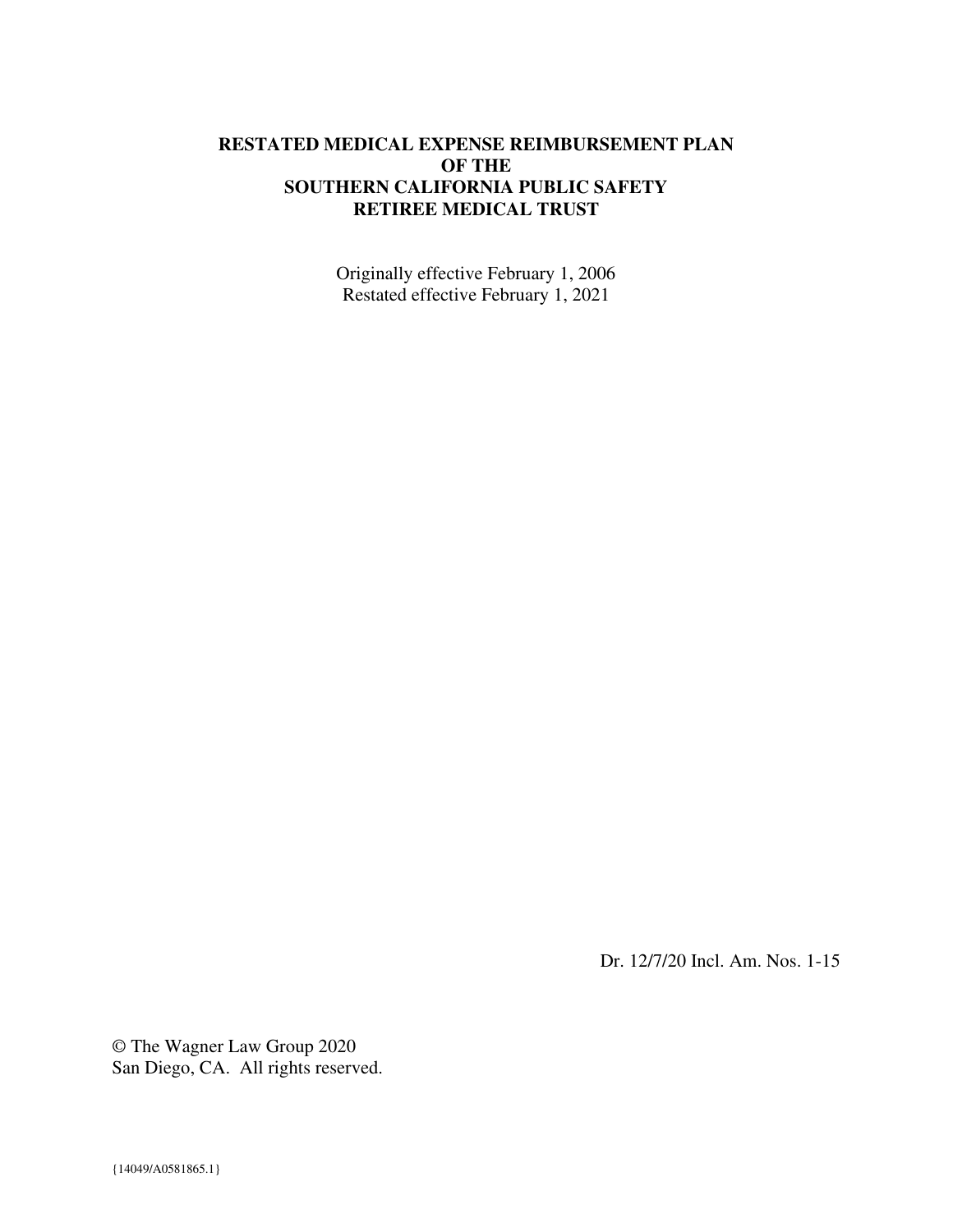# **TABLE OF CONTENTS**

| 2.1  |  |    |  |
|------|--|----|--|
| 2.2  |  |    |  |
| 2.3  |  |    |  |
| 2.4  |  |    |  |
|      |  |    |  |
| 3.1  |  |    |  |
| 3.2  |  |    |  |
| 3.3  |  |    |  |
| 3.4  |  |    |  |
| 3.5  |  |    |  |
| 3.6  |  |    |  |
|      |  |    |  |
| 4.1  |  |    |  |
| 4.2  |  |    |  |
| 4.3  |  | 18 |  |
| 4.4. |  |    |  |
|      |  |    |  |
| 5.1  |  |    |  |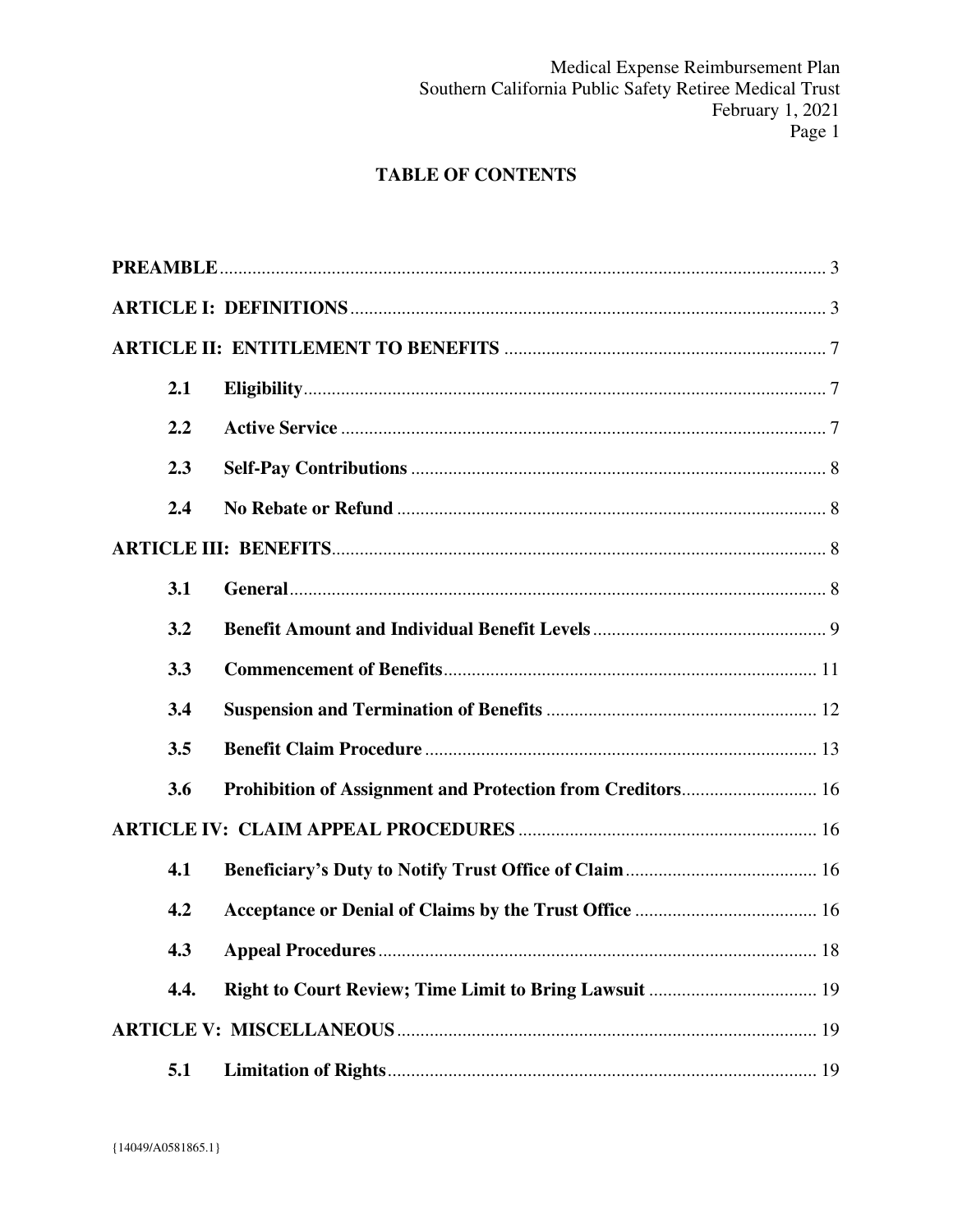| 5.2 |                                                                     |  |  |
|-----|---------------------------------------------------------------------|--|--|
| 5.3 |                                                                     |  |  |
| 5.4 |                                                                     |  |  |
| 5.5 | Divorce Court Orders: QDRO and QMCSO Review Costs and Procedures 20 |  |  |
| 5.6 |                                                                     |  |  |
|     |                                                                     |  |  |
|     |                                                                     |  |  |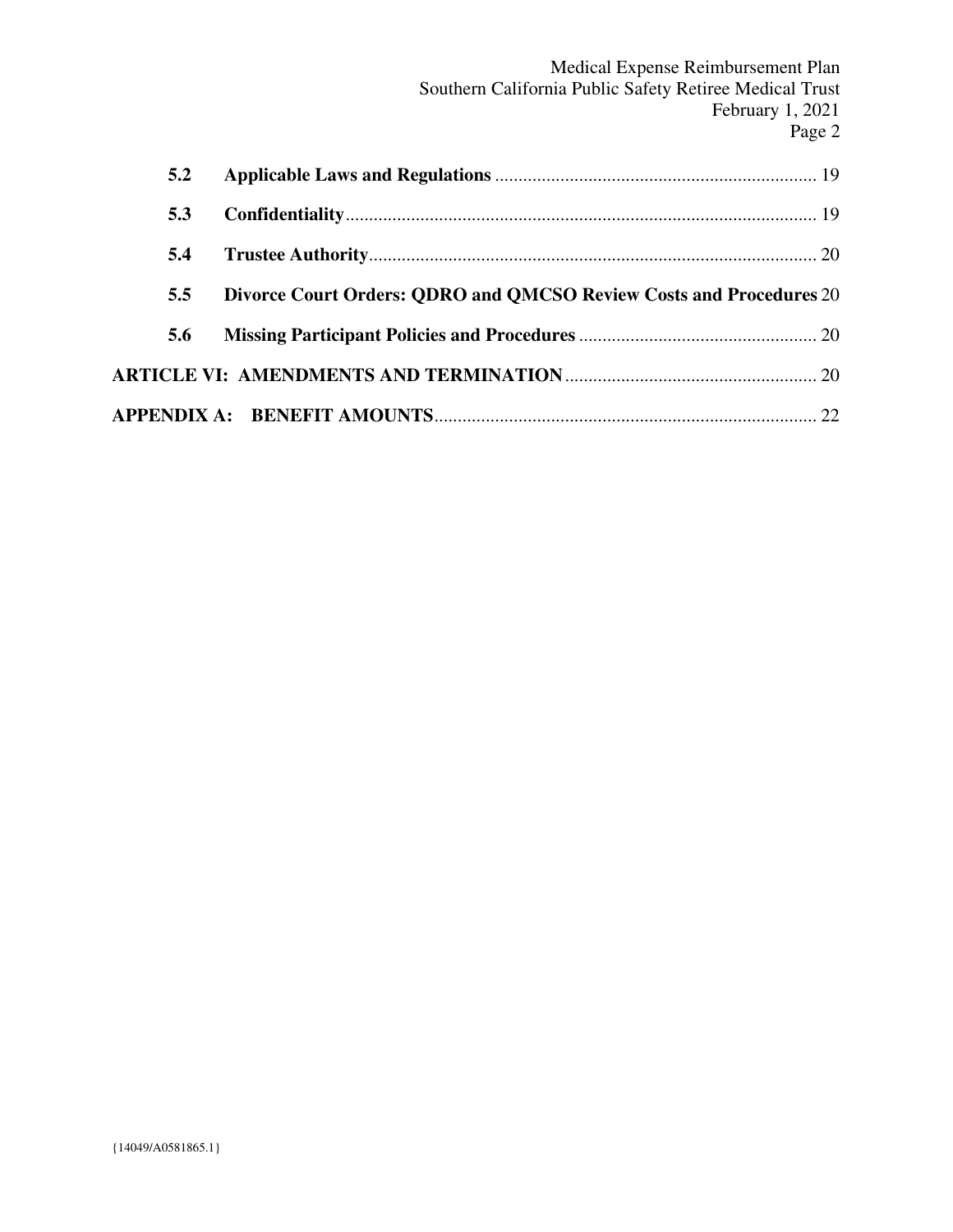Medical Expense Reimbursement Plan Southern California Public Safety Retiree Medical Trust February 1, 2021 Page 3

#### **PREAMBLE**

<span id="page-3-0"></span>**WHEREAS**, the Alhambra Police Officers' Association (the "APOA") decided to establish a benefit trust to receive contributions from the City of Alhambra (the "City") for the purpose of funding, in whole or in part, retiree health benefits; and

**WHEREAS**, the APOA established such a trust as of February 1, 2006, granting administration of the Southern California Public Safety Retiree Medical Trust (the "Trust") to a Board of Trustees pursuant to the Trust Agreement governing the Southern California Public Safety Retiree Medical Trust, effective February 1, 2006; and

**WHEREAS**, the Board of Trustees has amended the Plan fifteen times since its initial adoption on February 1, 2006; the Board has previously restated the Plan twice; the Board now wishes to restated the Plan a third time to incorporate Amendment Nos. 10–15, and other scrivener's corrections or updates required by law, into a restated Plan document for ease of understanding by and communication to the Plan participants.

**NOW, THEREFORE**, the Board of Trustees does hereby adopt this Medical Expense Reimbursement Plan of the Southern California Public Safety Retiree Medical Trust, restated effective February 1, 2021, as set forth in the following pages.

#### **ARTICLE I: DEFINITIONS**

<span id="page-3-1"></span>Where the following words and phrases appear in this Plan, they shall have the meaning set forth in this Article, unless the context clearly indicates otherwise. Other words and phrases with special meanings are defined where they first appear unless their meanings are apparent from the context.

**1.1 "Active Service"** means service as defined in Section 2.2 herein.

**1.2 "Association"** means a lawful labor organization or bargaining unit that represents Employees, and is party to a Memorandum of Understanding ("MOU") with the City; or any rational class of individuals employed by the City that is the subject of a Special Agreement, as defined in the Trust Agreement; provided that such labor organization, bargaining unit or class of employees has been accepted for participation by the Board of Trustees.

**1.3 "Beneficiary"** means an Eligible Retiree, his or her lawful spouse, and the Eligible Retiree's Children; an Eligible Retiree's Surviving Spouse and Surviving Children; and an Alternate Payee under a QDRO, but not to include any spouse of the Alternate Payee.

**1.4 "Benefit Amount"** means the amount set from time to time by the Trustees as the maximum monthly amount that can be available to an Eligible Retiree for the payment of Covered Expenses. See Appendix A to the Plan for the current Benefit Amount and its operative dates. See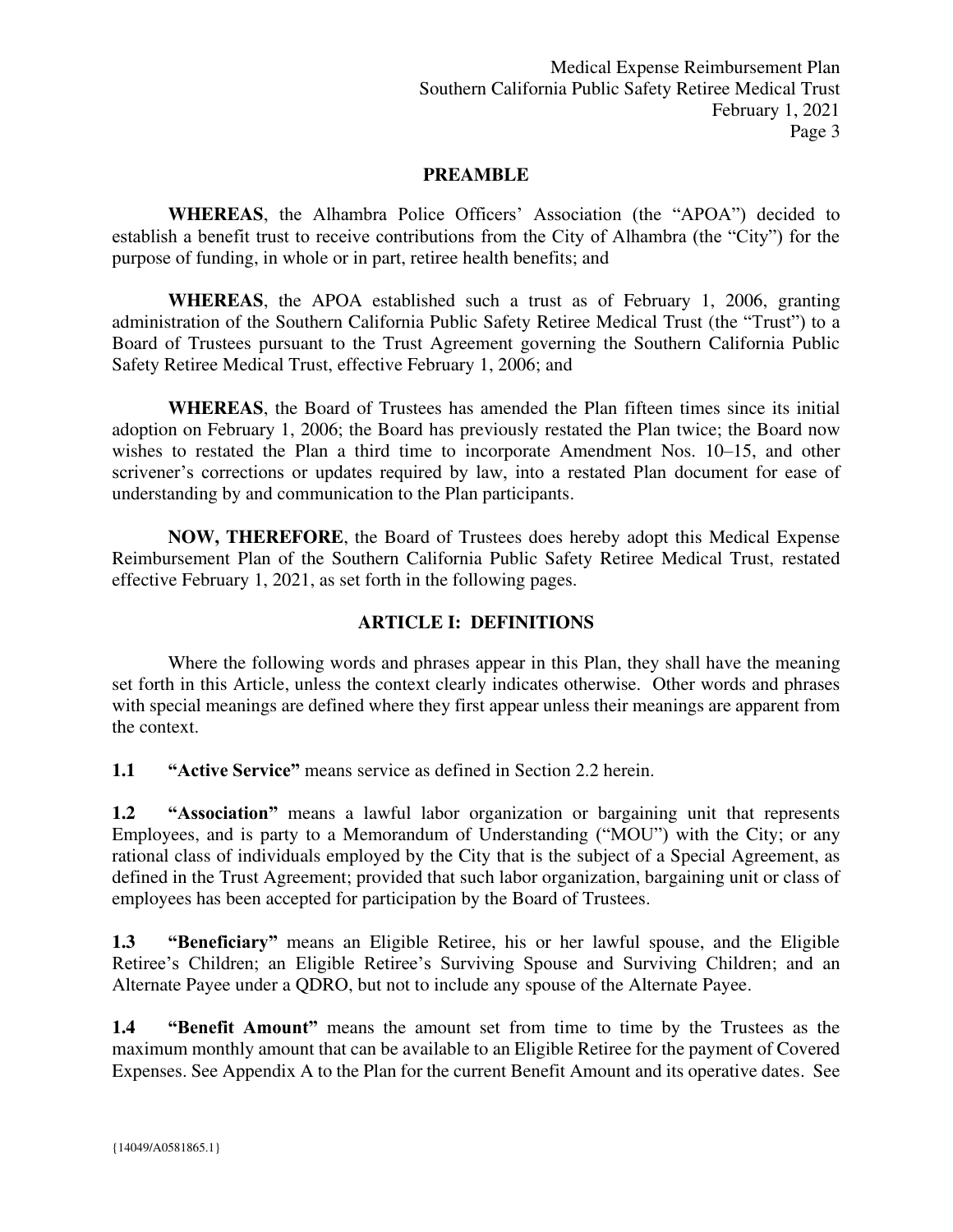also Minimum Benefit Amount definition below, which is the Benefit Amount under certain specified conditions.

**1.5 "Benefit Level"** means the monthly amount available to a particular Beneficiary for the payment of Covered Expenses, based upon all of the terms of the Plan.

**1.6 "Board of Trustees"** or **"Trustees"** means the duly selected board, which administers the Plan and Trust, pursuant to the Trust Agreement.

**1.7 "Child(ren)"** means an individual, who is under the age of 26 and has one of the following relationships with the Employee or Eligible Retiree:

(a) natural son or daughter;

(b) adopted son or daughter, or individual lawfully placed with the Employee or Eligible Retiree for adoption by the Employee or Eligible Retiree;

(c) stepson or stepdaughter;

(d) foster child placed with the Employee or Eligible Retiree by an authorized placement agency or by judgment, decree, or other order of any court of competent jurisdiction.

**"Surviving Child(ren)"** means persons who meet the definition of Child or Children in the foregoing sentence at the time of an Eligible Retiree's death and who continue to meet those requirements. If an Employee has satisfied all of the eligibility requirements of Section 2.1 other than age, and dies prior to attaining the applicable eligibility age under Section 2.1(a)(2), then the Employee's Child or Children are treated as a Surviving Child(ren) for so long as the requirements of this Section are met. Child or Surviving Child shall also include a child of any age who is legally dependent upon the Eligible Retiree (or was legally dependent upon the Eligible Retiree at the time of the Eligible Retiree's death) for support and maintenance for so long as the Child is determined to be totally disabled by the Social Security Administration.

**1.8 "City"** means the City of Alhambra, California.

**1.9 "Code"** means the Internal Revenue Code of 1986, as amended.

**1.10 "Contributions"** means payments made to the Trust by the City for all employees in a bargaining unit or other rational class, pursuant to a mandatory requirement in a MOU or Special Agreement with the City.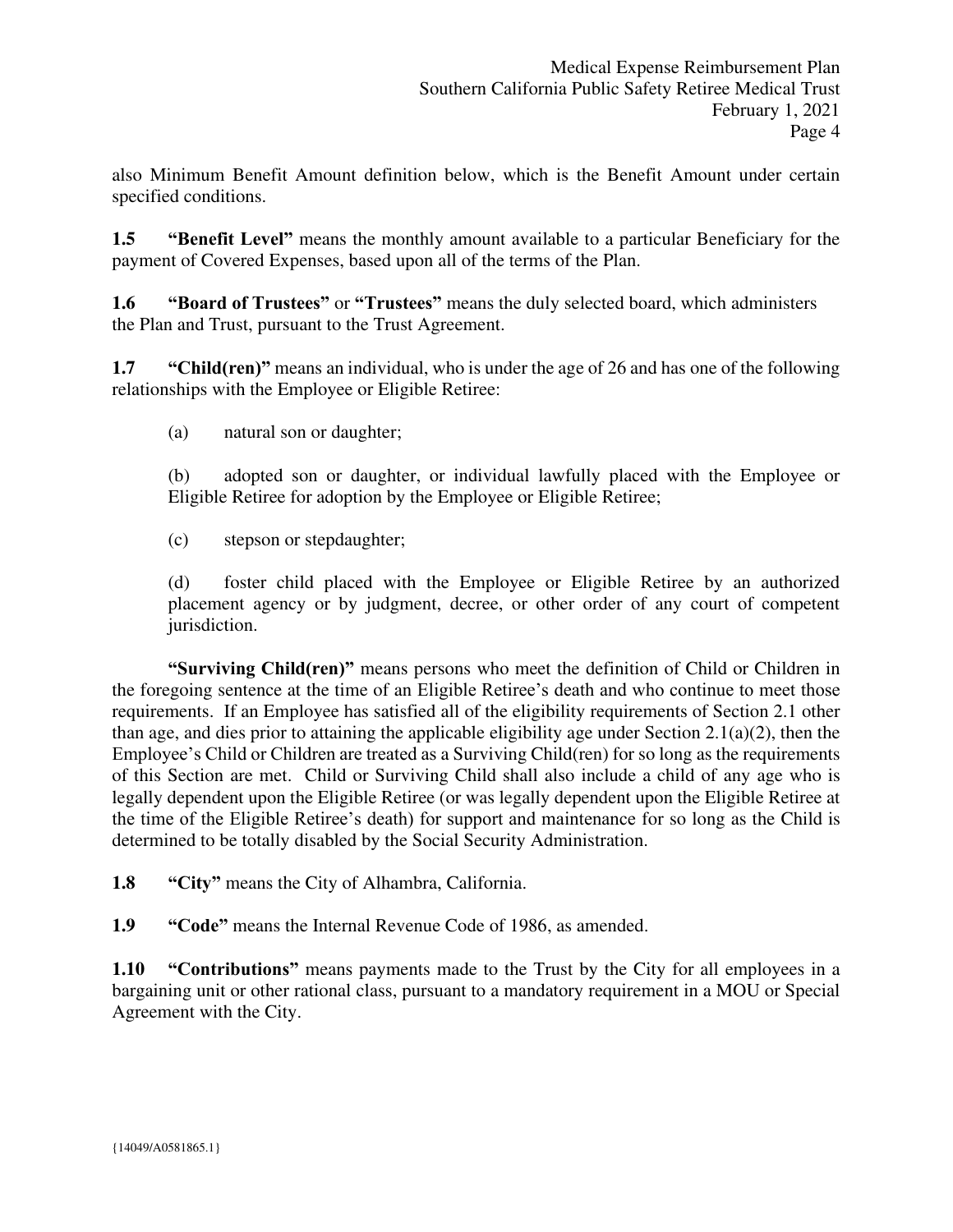### **1.11 "Covered Expense"** means payment for the following:

(a) premium or contribution payment on behalf of a Beneficiary to a health, dental or vision insurance plan, for coverage of the Beneficiary in effect while the Beneficiary is eligible for benefits under this Plan, for the type of medical expenses excludible from gross income under Code Section 105(b); and

(b) an expense excludable from gross income under Code Section 213(d), i.e., expenses for the diagnosis, cure, mitigation, treatment, or prevention of disease or injury, including insulin but excluding all other non-prescribed drugs, for medical services or supplies provided while the Beneficiary is eligible for benefits under this Plan and which have not been claimed by the Beneficiary as a deduction on his or her personal tax return.

**1.12 "Effective Date"** means the date upon which Contributions for the Employee are first required and made to the Trust, as approved by the Trustees. For Employees who were employed and a member of the Alhambra Police Officers' Association on July 1, 2005, the original effective date of this Plan, and had contributions made to the Trust on his or her behalf pursuant to a MOU in effect on that date, the Employee's Effective Date shall be July 1, 2005.

**1.13 "Eligible Retiree"** means an Employee who is entitled to benefits under Section 2.1 of the Plan.

**1.14 "Employee"** means any individual employed as a full time employee who is a member of a bargaining unit represented by a participating Association; who is a participant in CalPERS or another pension plan for retirees of the City; and on whose behalf the required Contributions are made to the Trust Fund pursuant to a MOU or Special Agreement, as defined in the Trust Agreement, for all periods of Active Service. Employee includes Employees promoted out of a participating Association, as long as mandatory Contributions are made on their behalf pursuant to a MOU for each period of Active Service. For Employees who were employed and a member of the Alhambra Police Officers' Association on July 1, 2005, the original start date of Contributions to this Plan, and who had Contributions made to the Trust on their behalf pursuant to a MOU in effect on that date, they are treated as earning Active Service starting on July 1, 2005.

**1.15 "ERISA"** means the federal Employee Retirement Income Security Act of 1973, as amended, 29 U.S.C. § 1001, *et seq*.

**1.16 "Medicare Eligibility"** means eligible to enroll in Medicare based on age (rather than disability) according to the current Medicare law and regulations, whether or not an individual actually enrolls in Medicare.

**1.17 "Memorandum of Understanding"** or **"MOU"** means a written agreement between the City and an Association, including a Special Agreement as defined in the Trust Agreement, that requires mandatory Contributions to a retiree medical trust on behalf of each Employee in the bargaining unit covered by the MOU, and subsequent amendments or successor agreements.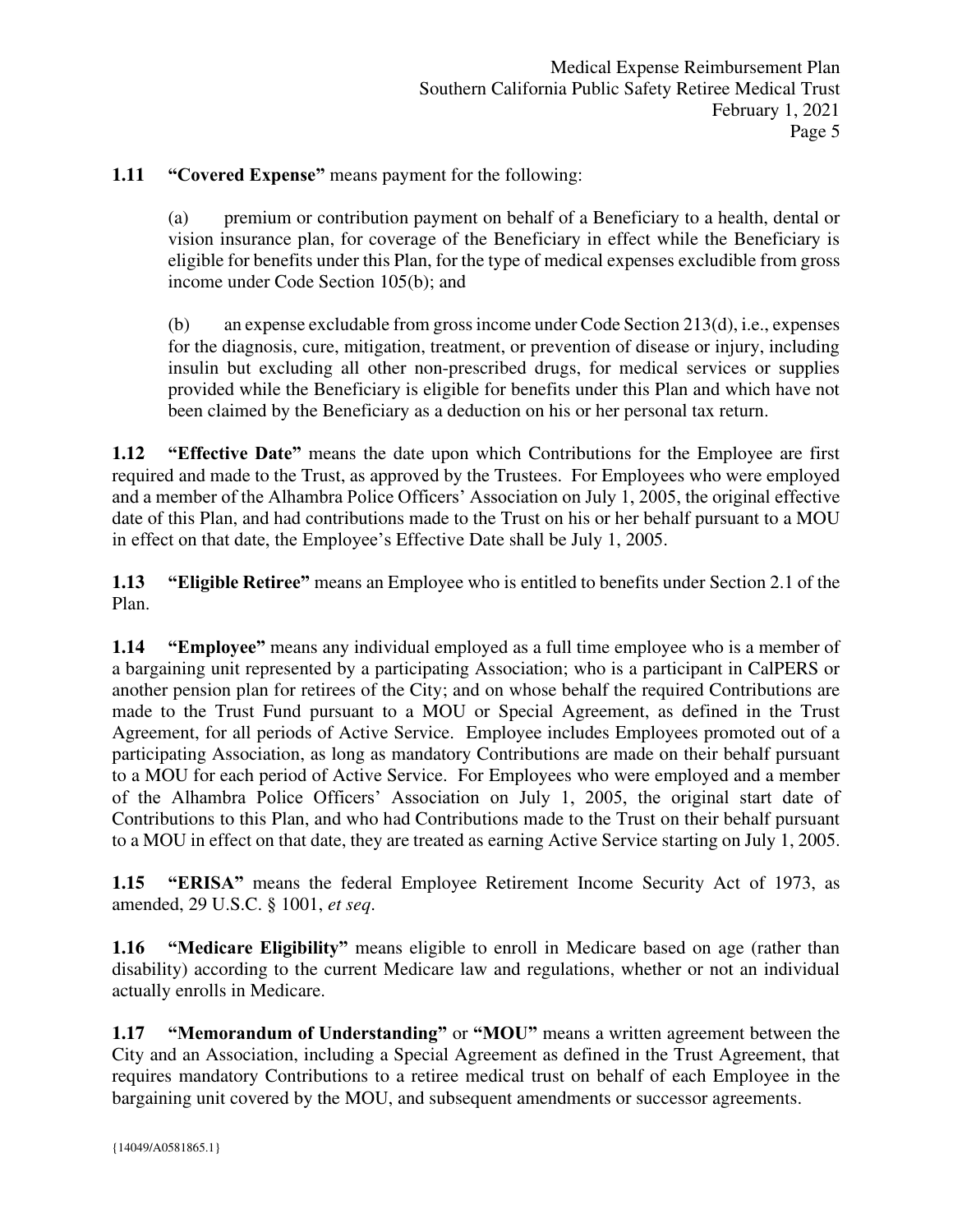**1.18 "Minimum Benefit Amount"** means the amount set from time to time by the Trustees as the amount available for the payment of Covered Expenses for an Eligible Retiree, who has not met the minimum Active Service eligibility requirements under Section 2.1(a)(1) of the Plan. See Appendix A to the Plan for the current Minimum Benefit Amount and its operative dates. See also Benefit Amount definition above.

**1.19 "Missing Participant"** means an Employee, Eligible Retiree, Surviving Spouse, or known Surviving Child for whom the Trust Office has no address information on file in Trust records, or for whom Trust mail communications have been returned to sender without a valid forwarding address.

**1.20 "Plan"** means this separate written document, together with any amendments duly adopted by the Trustees.

**1.21 "QDRO"** or **"Qualified Domestic Relations Order"** means a qualified domestic relations order as defined in ERISA Section 206(d)(3)(B), 29 USC 1056(d)(3)(B). A domestic relations order will not be treated as a QDRO until the Trust Office determines that it is a QDRO.

**1.22 "QMCSO"** or **"Qualified Medical Child Support Order"** means a qualified medical child support order as defined in ERISA Section  $609(a)(2)(A)$ , 29 USC  $1169(a)(2)(A)$ .

**1.23 "Separated Employment"** means the date entered on the City of Alhambra Personnel Action Form as the effective date of this transaction. Following receipt of this form from the City, the Employee will provide a copy to the Trust Office to establish the date that he/she Separated Employment for purposes of this Plan.

**1.24 "Surviving Spouse"** means the lawful spouse of an Eligible Retiree who was in that status for at least 12 months on the date of the Eligible Retiree's death. The Surviving Spouse of an Employee who has satisfied all the requirements of Section 2.1, except the Employee dies prior to attaining the applicable eligibility age under Section 2.1(a)(2) hereof, shall also be considered a Surviving Spouse.

**1.25 "Trust"** or **"Trust Fund"** means the Southern California Public Safety Retiree Medical Trust created by the Trust Agreement and all property and money held by such entity, including all contract rights and records.

**1.26 "Trust Agreement"** or **"Agreement"** means the Trust Agreement governing the Southern California Public Safety Retiree Medical Trust, effective February 1, 2006, and any amendments thereto.

**1.27 "Trust Office"** means the contract administrator hired by the Trustees.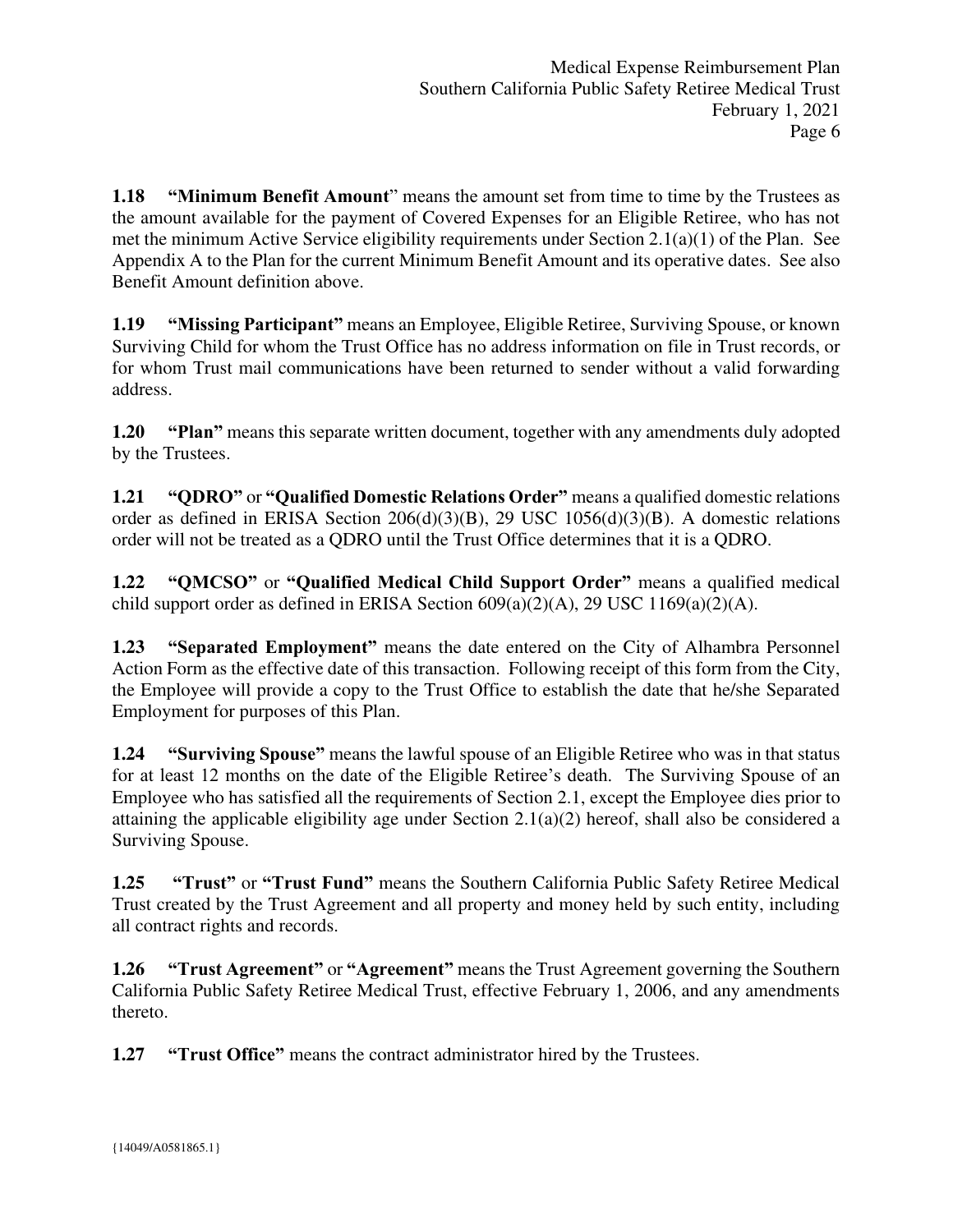#### **ARTICLE II: ENTITLEMENT TO BENEFITS**

<span id="page-7-1"></span><span id="page-7-0"></span>**2.1 Eligibility.** There are three methods for obtaining eligibility as an Eligible Retiree, as described in this Section.

(a) General Eligibility Requirements. An Employee shall become an Eligible Retiree when he or she meets all of the conditions set forth in the following subsections (1) through (4):

- (1) The Employee has earned seven years of Active Service;
- (2) The Employee attains age 50, if hired before July 1, 2013, and age 57 if hired on or after July 1, 2013;
- (3) The Employee has Separated Employment with the City; and
- (4) Contributions have been made to the Plan for all Active Service of the Employee.

(b) Eligibility for Employees Employed on July 1, 2005. An individual, who was both an Employee and a member of the Alhambra Police Officers' Association on July 1, 2005, and had contributions made to the Trust on his or her behalf pursuant to a MOU in effect on that date, shall become an Eligible Retiree when he or she meets the conditions set forth in subsections  $2.1(a)(2) - (4)$  hereof. Upon meeting those conditions, the Employee shall be entitled to the Minimum Benefit Amount, set by the Trustees pursuant to Section 3.2(a), unless the Eligible Retiree qualifies for a higher Benefit Level as an Eligible Retiree meeting all of the conditions set forth in Section 2.1(a) above.

(c) Eligibility for Employee Permanently Disabled in Line of Duty. An Employee shall become a Disabled Eligible Retiree upon meeting the conditions set forth in subsections 2.1(a)(3) and (4) hereof and submitting written proof to the Trust Office from the State of California Division of Workers' Compensation of a work-related, permanent disability rating of 40% or more.

#### <span id="page-7-2"></span>**2.2 Active Service**.

- (a) Bargaining Unit Service. Active Service is used to determine an Employee's eligibility under this Plan. An Employee may earn Active Service in the following ways:
	- (1) For full-time employment as an Employee during which Contributions are made on the Employee's behalf;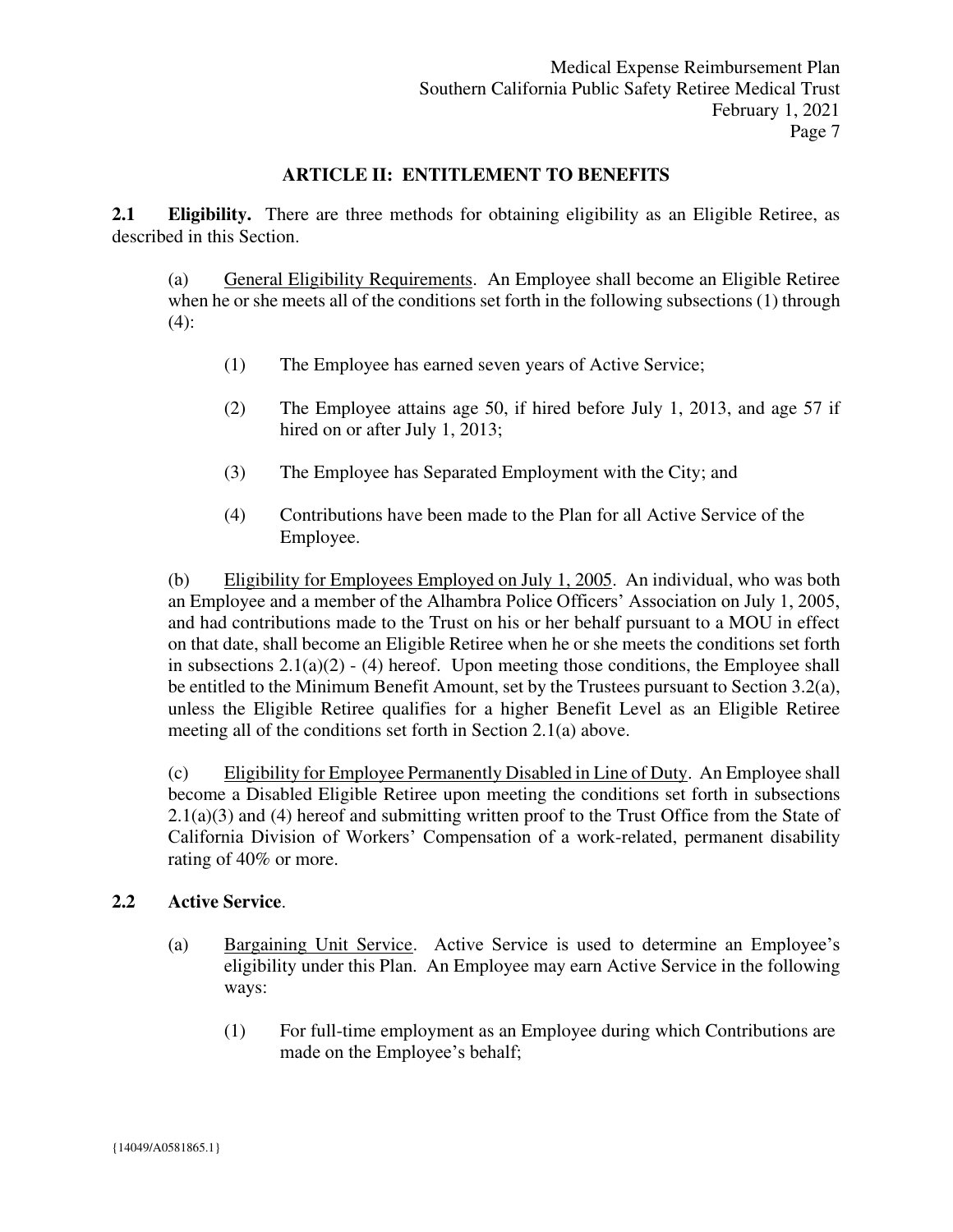- (2) For time as an Employee on any authorized leave of absence from the City, including authorized disability, illness, or injury, provided that Contributions are made to the Plan during that time; and
- (3) For service in the Armed Forces, as required by federal law, provided that Contributions are made to the Plan for the relevant period of time.

(b) Contribution After Termination or Reduction of Employment (COBRA). An Employee whose employment is terminated, or whose hours are reduced so that Contributions are no longer made on the Employee's behalf, may continue to earn Active Service by periodic self-payment of contributions, for a maximum of eighteen months pursuant to the federal law known as COBRA, and rules set by the Trustees.

(c) Spouse or Child Contribution After Death of Employee (COBRA). After death of an Employee, a Surviving Spouse or Child may continue to earn Active Service by periodic self-payment of Contributions, for a maximum of 36 months, pursuant to the federal law known as COBRA, and rules set by the Trustees.

<span id="page-8-0"></span>**2.3 Self-Pay Contributions**. Self-payment rules for purposes of Sections 2.2(b) and (c) shall be set by the Trustees and may be obtained from the Trust Office.

<span id="page-8-1"></span>**2.4 No Rebate or Refund**. Beneficiaries shall receive benefits from the Plan only as reimbursement of Covered Expenses. No Beneficiary or Employee shall be eligible for rebates or refunds of any Contributions made, except as reimbursement of Covered Expenses.

## **ARTICLE III: BENEFITS**

<span id="page-8-3"></span><span id="page-8-2"></span>**3.1 General.** Subject to the rules and limitations set forth throughout this Plan, a Beneficiary is entitled to monthly reimbursement of Covered Expenses incurred after attaining all eligibility requirements and on or after April 1, 2010, for one or more Beneficiaries, subject to proper and timely submission of claims pursuant to Section 3.5 hereof, in an amount not to exceed the Beneficiary's Benefit Level.

(a) Carryover of Excess Covered Expenses. Amounts of Covered Expenses in excess of the monthly Benefit Level of the Beneficiary that are properly submitted to the Trust Office shall be paid in subsequent months, up to the Beneficiary's monthly Benefit Level, as long as the amount paid in a plan year does not exceed the total Benefit Level of the Beneficiary for that plan year.

(b) No Carryover of Unused Monthly Benefit Level. If a Beneficiary does not submit a claim for Covered Expenses paid in a particular month or carried over pursuant to subsection 3.1(a) from a prior month, which is equal to or greater than his or her Benefit Level for that month, then the unused balance of the Beneficiary's monthly Benefit Level for that month shall not be carried over to the next month.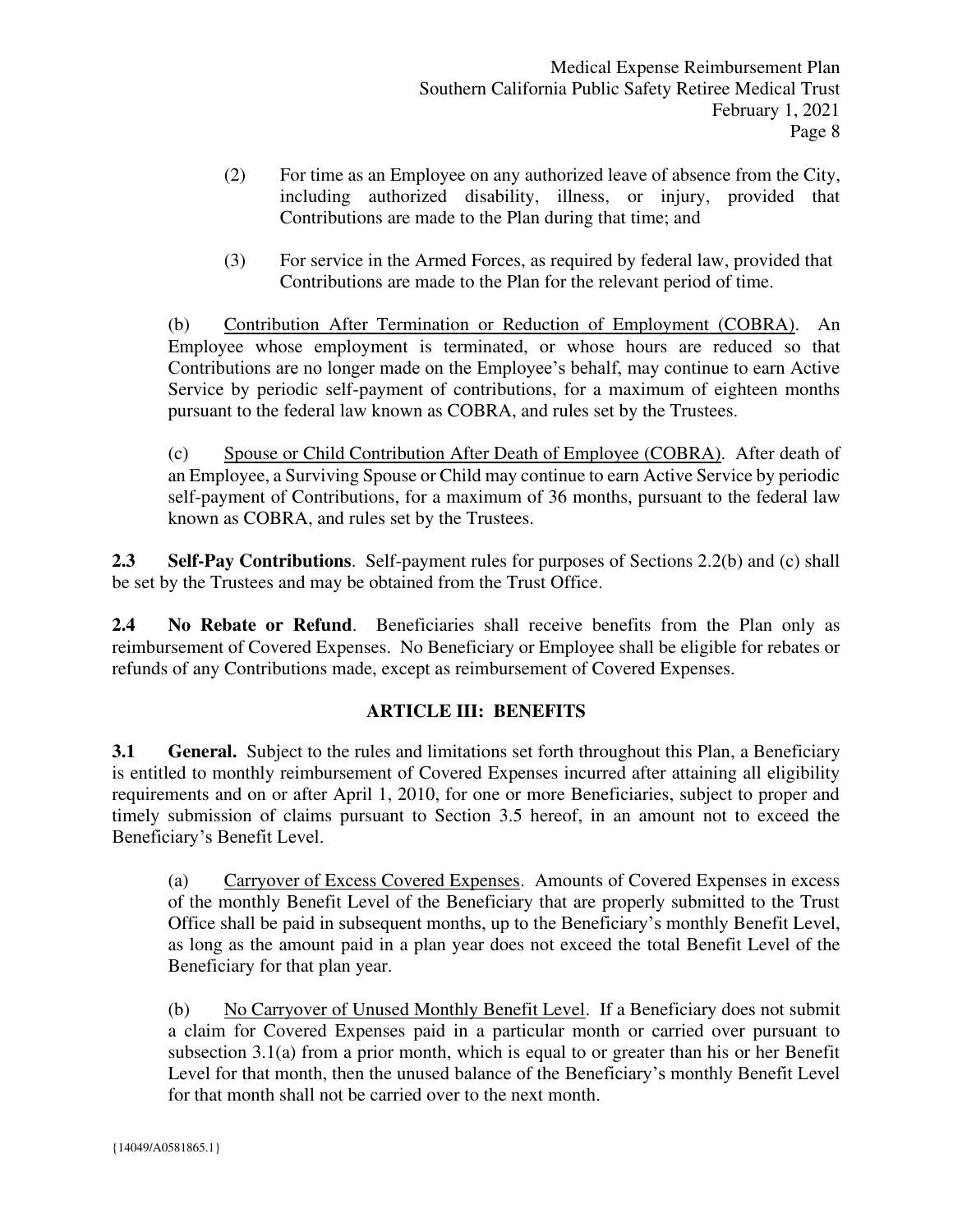(c) Recoupment of Overpaid Benefits. If the Trust overpays benefits in regard to a Beneficiary, the Trust Office shall recoup the overpaid amount from the Beneficiary's future benefit payments or request repayment from the Beneficiary, as directed by the Trustees. The Beneficiary shall be obligated to repay the Trust for overpaid benefits, as allowed by law.

(d) Benefits Not Vested. The benefits of this Plan are not vested and may be modified or terminated for some or all Beneficiaries, including current and/or future Beneficiaries.

## <span id="page-9-0"></span>**3.2 Benefit Amount and Individual Benefit Levels.**

(a) Retirees. The Trustees shall set the Benefit Amount and Minimum Benefit Amount for Eligible Retirees from time to time, which Benefit Amount(s) and Minimum Benefit Amount(s) shall be set forth in Appendix A to the Plan. Appendix A is by this reference incorporated herein. An Eligible Retiree's individual Benefit Level shall be calculated as a percentage of the Benefit Amount according to the following schedule (except for individuals who qualify as Eligible Retirees solely under subsection 2.1(b) or (c) hereof and who shall receive the Minimum Benefit Amount as their Benefit Level), subject to subsection 3.2(e) hereof:

| YEARS OF ACTIVE SERVICE | PERCENTAGE OF BENEFIT<br><b>AMOUNT</b> |
|-------------------------|----------------------------------------|
| Less than 7             | $0\%$                                  |
|                         | 58.3%                                  |
|                         | 66.7%                                  |
|                         | 75.0%                                  |
| 10                      | 83.3%                                  |
|                         | 91.7%                                  |
|                         | 100%                                   |

(b) Surviving Spouses and Children. The Benefit Level for a Surviving Spouse shall be 50% of the Benefit Level of the Eligible Retiree at his or her death, subject to reduction at Medicare eligibility, as described in subsection 3.2(e) hereof, and lasting until the Surviving Spouse's death. If there is no Surviving Spouse but there are Surviving Children, the Benefit Level for the Surviving Children shall be 100% of the Benefit Level for the Eligible Retiree at his or her death, subject to reduction at Medicare eligibility, as described in subsection 3.2(e) hereof, to be divided among the Surviving Children, as determined by the Trustees. Such benefits shall be paid to a Child until loss of Child status as defined in Section 1.7 hereof. There shall be no survivor benefits for the family or dependents of an Alternate Payee on the death of the Alternate Payee, except that the Children from the marriage of the Eligible Retiree and Alternate Payee shall continue to have Surviving Child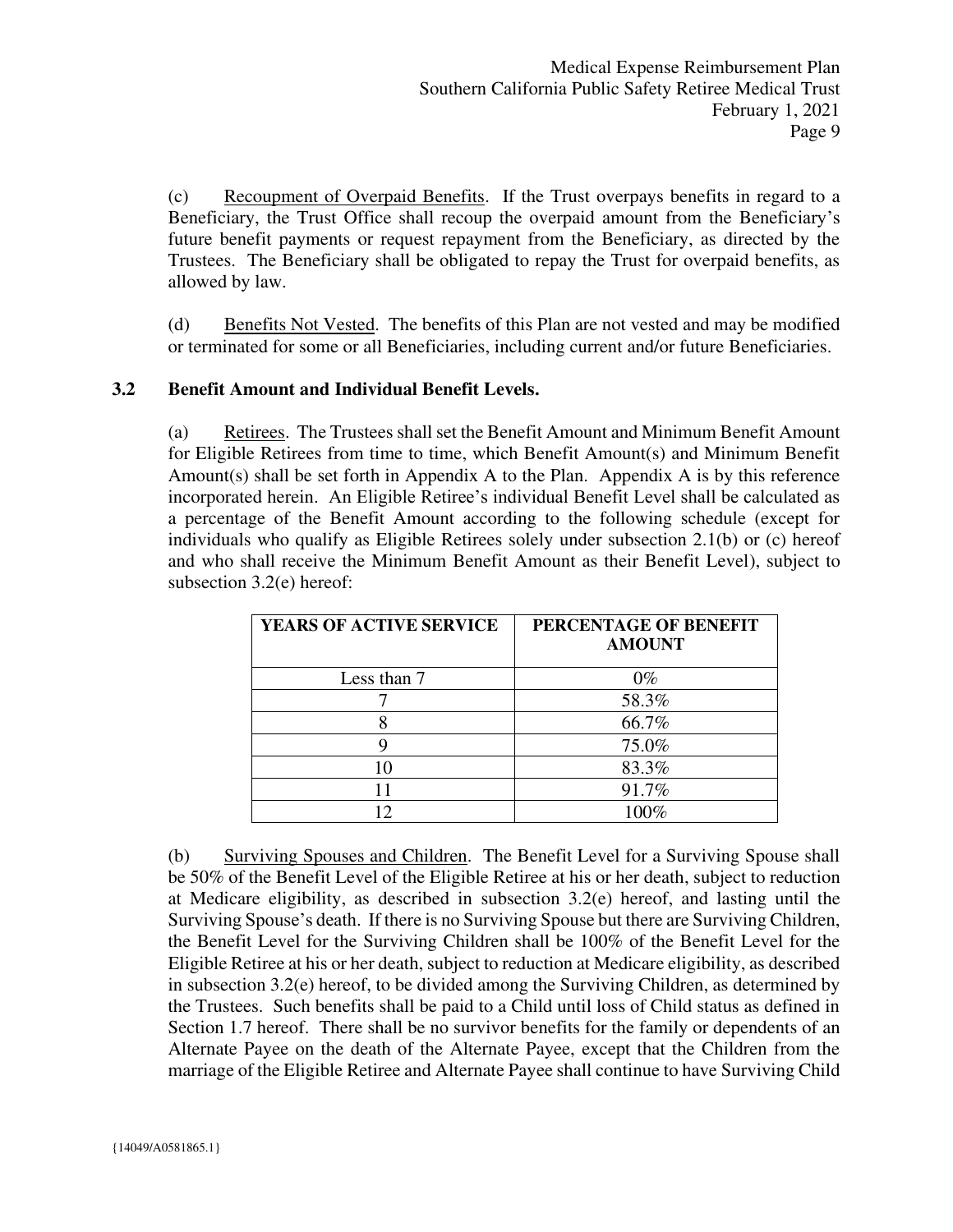benefits calculated based upon the Benefit Level of the Alternate Payee, which shall commence as stated in Section 3.3(e) hereof.

(c) Special Rule Applicable if Employee Dies in Line of Duty. If the Employee dies in the line of duty, i.e. from a work-related injury, as determined by the State of California Division of Workers' Compensation, the Benefit Level of the Surviving Spouse shall be 50% of the Benefit Level of the Employee, whether or not the Employee was an Eligible Retiree. The Surviving Spouse must provide documentation of determination of line of duty death to the Trust Office. If the Employee had less than seven years of Active Service, then the Employee's Benefit Level shall be equal to the Minimum Benefit Amount in Appendix A hereto. Such payments shall continue until the date upon which the Employee would have attained the applicable eligibility age under Section  $2.1(a)(2)$  hereof, at which time the Benefit Level of the Surviving Spouse shall be 100% of the Benefit Level of the Employee, subject to reduction at Medicare eligibility, as described in subsection 3.2(e) hereof.

If there is no Surviving Spouse but there are Surviving Children, the Benefit Level of all Surviving Children, as a group, shall be 50% of the Benefit Level of the Employee, whether or not the Employee was an Eligible Retiree. If the Employee had less than seven years of Active Service, then the Employee's Benefit Level shall be equal to the Minimum Benefit Amount in Appendix A hereto. Such payments shall continue until the date upon which the Employee would have attained the applicable eligibility age under Section  $2.1(a)(2)$ hereof. Thereafter, the Benefit Level of all Surviving Children, as a group, shall be 100% of the Benefit Level of the Employee, subject to reduction at Medicare eligibility, as described in subsection 3.2(e) hereof. The benefits of the Surviving Children shall be divided among the Surviving Children, as determined by the Trustees. Such benefits shall be paid to a Child until loss of Child status as defined in Section 1.7 hereof. The Surviving Children must provide documentation of determination of line of duty death to the Trust Office.

(d) Special Rule Applicable if Employee Incurs a Permanent Disability in the Line of Duty. The Benefit Level of a Disabled Eligible Retiree, who meets the requirements of Section 2.1(c) hereof, shall be 50% of the Benefit Level of the Disabled Eligible Retiree on the date that he or she Separated Employment with the City. The Benefit Level shall continue at that amount for 24 consecutive months from the date that the Trust Office receives the first claim from the Disabled Eligible Retiree. After 24 months has passed, the Trust Office shall suspend the benefit payments. On the date that the Disabled Eligible Retiree attains the applicable eligibility age for general eligibility under Section 2.1(a)(2) hereof, the benefits shall resume at 100% of the Benefit Level of the Disabled Eligible Retiree, subject to reduction at Medicare eligibility, as described in subsection 3.2(e) hereof. If the Disabled Eligible Retiree had less than seven years of Active Service, then his or her Benefit Level (for calculating the percentages above) shall be equal to the Minimum Benefit Amount in Appendix A hereto.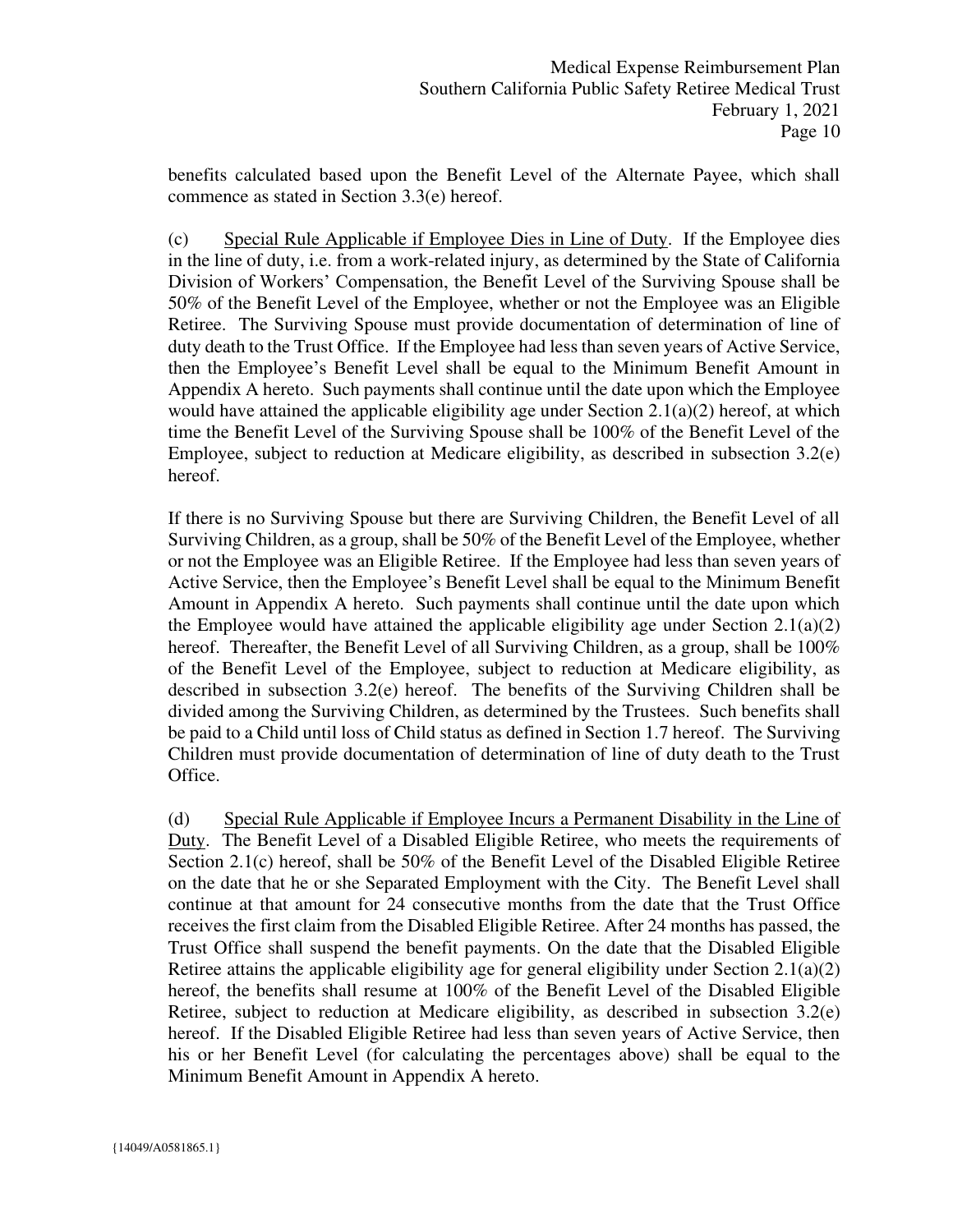(e) Reduction at Medicare Eligibility. The Benefit Level of an Eligible Retiree shall be reduced by 25% when the Eligible Retiree attains Medicare Eligibility. The Benefit Level of a Surviving Spouse and/or Surviving Children shall be reduced by 25% when the Eligible Retiree would have attained Medicare Eligibility. The Trust Office shall assume that an Eligible Retiree is Medicare eligible at the current Medicare Eligibility age, unless the Beneficiary submits proof, subject to Trustee approval, that the Eligible Retiree is not eligible for Medicare, or in the case of a surviving Beneficiary, proof that the Eligible Retiree would not have become eligible for Medicare.

(f) Adjustments. The Trustees may adjust the Benefit Amounts, Minimum Benefit Amounts, and calculation of Benefit Levels from time to time, which adjustments may apply to current and/or future Beneficiaries, as determined by the Trustees.

(g) Alternate Payees Under QDROs. The monthly Benefit Level for an Alternate Payee pursuant to a QDRO will be determined as described in this section. A QDRO may award an Alternate Payee a portion of the Employee's Benefit Level.

(1) Designation of Portion of Benefit Level and Actuarial Adjustment. A QDRO may designate a fixed amount or a percentage of the Employee's or Eligible Retiree's Benefit Level earned during the marital period, as defined in the QDRO, to the Alternate Payee. No other method of division of the Employee's or Eligible Retiree's monthly benefit shall be permitted. The Trust Office, in consultation with the Plan's actuary, shall convert the Benefit Level thus designated for the Alternate Payee into an actuarially adjusted Benefit Level of the Alternate Payee, based on the Alternate Payee's age and the month that commencement of benefits is first available to the Alternate Payee.

(2) Modification of Alternate Payee Benefit Level. The Benefit Level of the Alternate Payee shall change from time to time, based on changes to the Benefit Amount and otherwise, in the same manner and percentage as the Employee's or Eligible Retiree's monthly benefit changes. If the Eligible Retiree had not yet attained Medicare Eligibility on the date that the benefits were divided pursuant to the QDRO, then the Alternate Payee's Benefit Level shall be reduced by 25% when the Alternate Payee attains Medicare Eligibility. These changes may occur before or after the commencement of benefit payments to the Alternate Payee.

#### <span id="page-11-0"></span>**3.3 Commencement of Benefits.**

(a) Retiree. An Employee shall be entitled to monthly benefit payments as described in Section 3.2(a) upon meeting the eligibility requirements of Section 2.1 with monthly payments starting the month following eligibility.

(b) Disabled Eligible Retiree. An Employee who becomes disabled, as described in Section 2.1(c), is eligible for up to 24 months of benefit payments prior to attaining the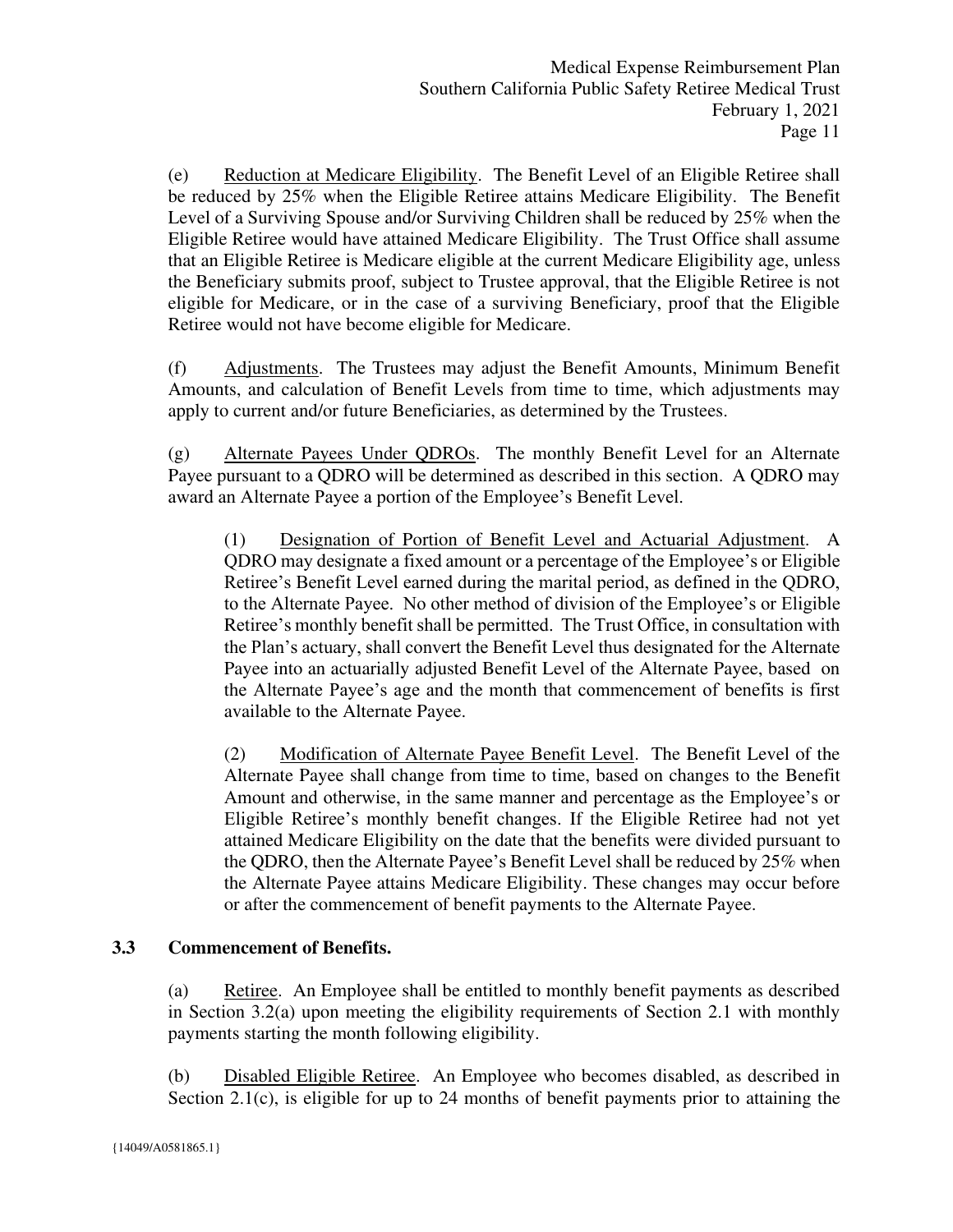applicable eligibility age and qualifying for regular benefits. The 24-month period is floating, and a Disabled Eligible Retiree initiates the 24-month period of benefits by submitting a claim, as described in Section 3.5 hereof. An Employee who becomes eligible under Section 2.1(c) may receive retroactive monthly benefit payments commencing the month following the date of permanent disability rating of 40% or more, as determined and documented by the California Division of Workers' Compensation. Benefit payments shall commence upon Trust Office receipt of a claim from the Eligible Retiree, pursuant to Section 3.5 hereof. Benefit eligibility shall continue for 24 consecutive months following Trust Office receipt of the first claim. After 24 consecutive months of eligibility under Section 2.1(c), the benefits shall cease, and shall resume when the Eligible Retiree attains the applicable eligibility age for general eligibility under Section 2.1(a)(2) hereof.

(c) Surviving Spouse. A Surviving Spouse shall be entitled to monthly benefit payments starting the month after the Eligible Retiree would have attained the applicable eligibility age under Section 2.1(a)(2) hereof or the month after the Eligible Retiree's death, whichever is later. If the Employee dies in the line of duty, the Surviving Spouse shall be entitled to retroactive monthly benefit payments commencing the month following the date of the Employee's death, regardless of the Employee's age at death.

(d) Surviving Children. If there is no Surviving Spouse, an Eligible Retiree's Surviving Child or Children shall be entitled to receive monthly benefit payments starting the month after the death of the Eligible Retiree or Employee. If there is a Surviving Spouse, then the Surviving Children shall be eligible for reimbursement of Covered Expenses on the same date that the Surviving Spouse is eligible, but submission of claims shall be subject to the Surviving Spouse's authority pursuant to Section  $3.5(f)(2)$ . The Surviving Children shall be entitled to receive monthly benefit payments starting the month after the death of the Surviving Spouse.

(e) Alternate Payee. An Alternate Payee, pursuant to a QDRO, may commence receiving benefits at a time specified in the QDRO, but no earlier than the earliest date the Employee would be eligible to begin receiving benefits, if the Employee ceased employment with the City on such date. The Surviving Children of the marriage of the Eligible Retiree and Alternate Payee shall commence receiving benefits based on the Alternate Payee's Benefit Level starting the month after the death of the Alternate Payee.

#### <span id="page-12-0"></span>**3.4 Suspension and Termination of Benefits.**

(a) Eligible Retirees. Subject to subsection 3.4(e), an Eligible Retiree's monthly benefits under the Plan shall terminate on the date of the Eligible Retiree's death. Claims for Covered Expenses which are properly and timely submitted on behalf of the deceased Eligible Retiree after death, will be paid for the months through and including the month in which the Eligible Retiree died, at the rate of the monthly Benefit Level for that Eligible Retiree.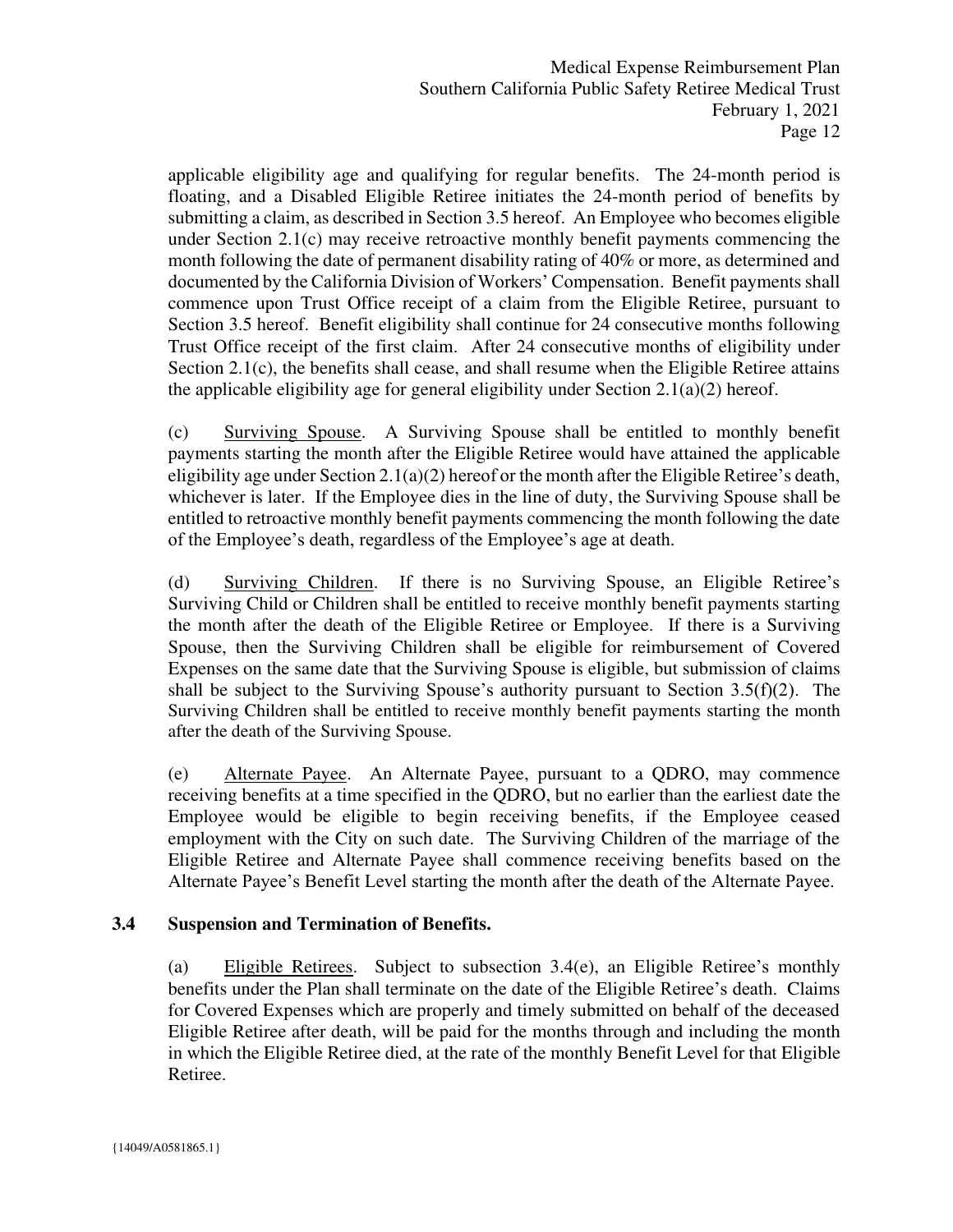(b) Suspension of Benefits for Return to Employment. An Eligible Retiree's benefit payments shall be suspended on the date that the Eligible Retiree again becomes employed by the City. Upon subsequent cessation of all employment with the City, benefit payments shall resume. A Surviving Spouse, who is also an Employee, shall be eligible to receive Surviving Spouse benefits regardless of employment with the City.

(c) Surviving Spouse and Surviving Children. Subject to subsection 3.4(e), a Surviving Spouse's monthly benefits under the Plan shall terminate upon the date of death of the Surviving Spouse. However, claims for Covered Expenses which are properly and timely submitted on behalf of a deceased Surviving Spouse after death will be paid for the months through and including the month in which the Surviving Spouse died, at the rate of the monthly Benefit Level for that Surviving Spouse. The coverage under the Plan of Surviving Children shall terminate upon loss of Child status (as defined in Section 1.7 hereof) or on the date of death of the last Surviving Child.

(d) Alternate Payees under QDROs. The benefits for an Alternate Payee under a QDRO shall terminate on the first of the month following the date of the Alternate Payee's death. However, claims for Covered Expenses which are properly and timely submitted on behalf of a deceased Alternate Payee will be paid for the months through and including the month in which the Alternate Payee died, at the rate of the monthly Benefit Level for that Alternate Payee. An Alternate Payee's benefit shall not be suspended if the Employee on whom it is based returns to employment with the City.

(e) Lifetime Benefits Not Guaranteed. The Plan is currently written to provide benefits for Regular Beneficiaries until death. However, this is not guaranteed. The Trustees reserve the right to modify, limit, or terminate benefits as necessary to preserve the financial soundness of the Plan. Such changes may apply to some or all current and/or future Beneficiaries and may apply whether or not the Plan terminates.

#### <span id="page-13-0"></span>**3.5 Benefit Claim Procedure.**

(a) Documentation of Claims. To make a claim for Plan benefits, Beneficiaries must present independent third-party documentation of the following:

(1) the date that medical services or supplies were provided (which date must be prior to submission of the claim), or the dates of coverage for insurance premium;

(2) the medical services or supplies, as defined in Section 1.11(b) hereof, or insurance premiums, as defined in Section 1.11(a) hereof; and

(3) the Beneficiary's payment of the Covered Expenses.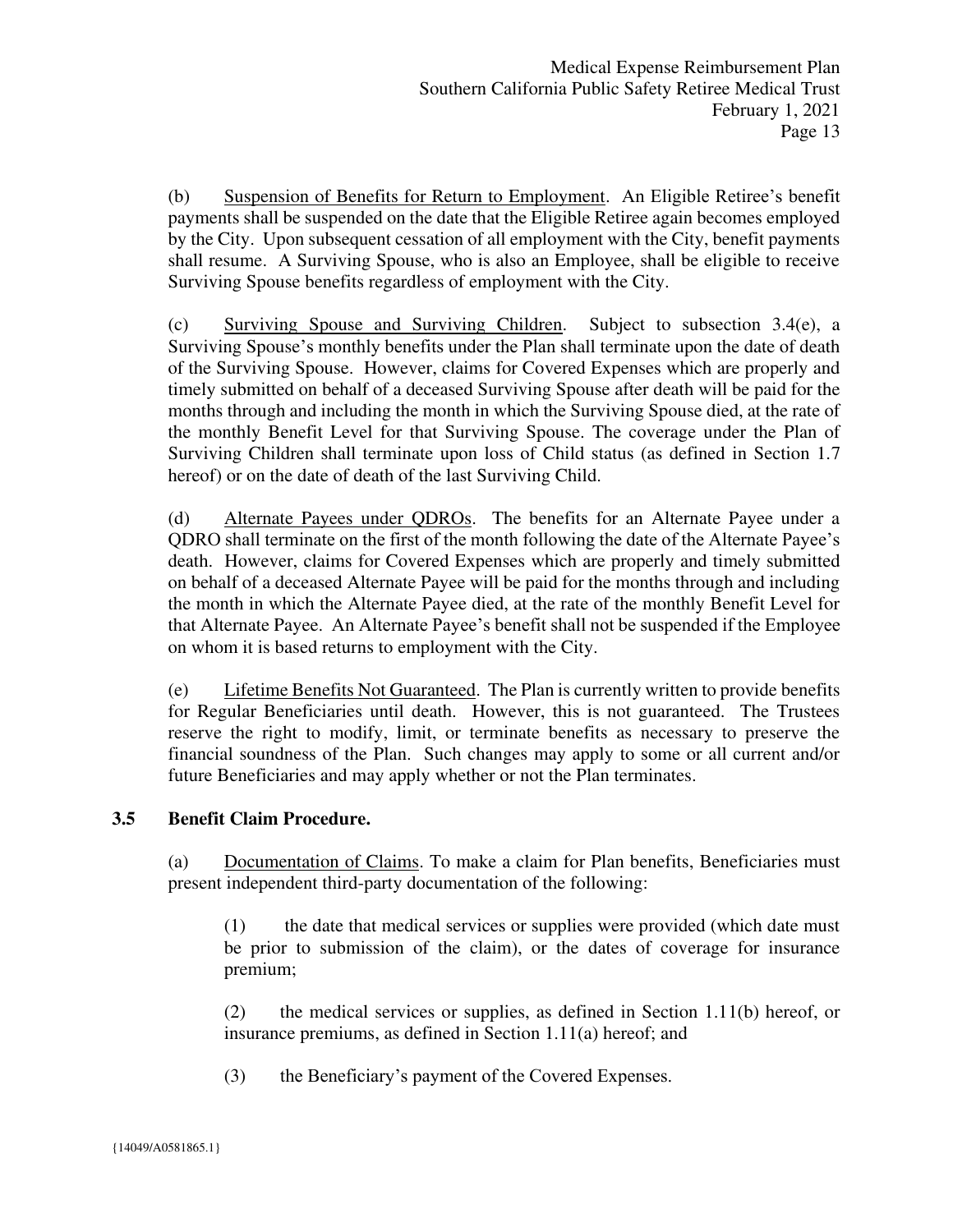Along with the above documentation, Beneficiaries must submit a completed claim form, approved by the Trustees, to the Trust Office. Prior to issuing payment, the Trust Office shall review such documentation and claim form and determine whether to grant or deny coverage under the Plan. Documentation must be submitted for each claim, except that documentation of a recurring Covered Expense, under Section 1.11(a), must be submitted upon request, but no less frequently than annually. If documentation of a recurring Covered Expense is not sufficient, the Trust Office will suspend recurring benefit payments until sufficient documentation is received.

(b) Proof of Payment for Documentation of Claim. Documentation of payment under subsection  $3.5(a)(3)$  shall include, but not be limited to, the following, subject to Trust Office verification, as determined by the Trustees in their sole discretion:

(1) canceled check drawn to the name of the insurance provider or medical services or supplies provider;

(2) copy of confirmation of electronic payment to the insurance provider or medical services or supplies provider, including pension plan statement showing premium payment deduction; or

(3) receipt for payment from the insurance provider or medical service or supplies provider.

(c) Claims Payment to Beneficiary. If the Trust Office grants coverage on the Beneficiary's claim, all Plan benefits are personal to the Beneficiary and payable only to the Beneficiary, except as provided in subsection 3.5(g), regarding Beneficiary deemed to be incompetent, or pursuant to a QDRO or QMCSO.

(d) Claims Deadline. Claims for Plan benefits must be submitted no later than 3 months after the end of the plan year in which the Beneficiary paid for the Covered Expense (i.e., by April  $30<sup>th</sup>$  for Covered Expenses paid during the prior plan year from February 1 to January 31). For claims for retroactive benefit payments under Sections 3.3(b)-(d) hereof, the claim must be submitted no later than 3 months after the end of the plan year in which the determination of disability or line of duty death was completed. However, the Trust Office may waive the deadline for good cause shown.

(e) Right to Appeal Denial of Claim. If the Trust Office denies coverage, in whole or part, on the Beneficiary's claim or the Plan takes other action adverse to the Beneficiary, the Beneficiary may appeal the denial of coverage or any other adverse determination of the Plan, by taking action pursuant to Section 4.3 hereof.

(f) Beneficiary Priority to Submit Claims. Beneficiaries may submit claims for reimbursement of Covered Expenses, in the order described below: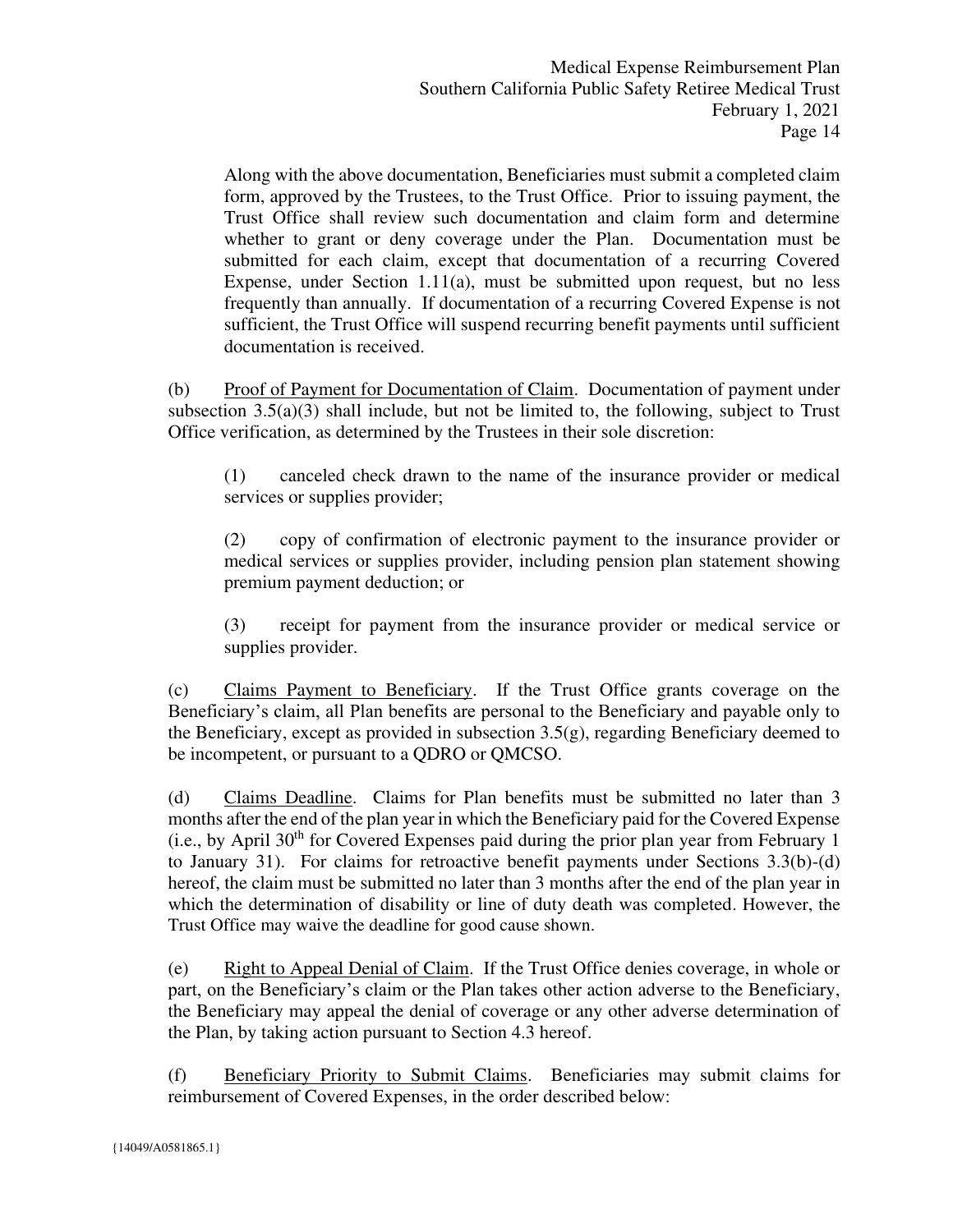(1) Eligible Retiree. Subject to subsection 3.5(f)(4) below, only an Eligible Retiree may submit claims for reimbursement of Covered Expenses of a Beneficiary in his or her family.

(2) Surviving Spouse. Subject to subsection  $3.5(f)(4)$  below, after the death of the Eligible Retiree, only a Surviving Spouse may submit claims for reimbursement of Covered Expenses of a Beneficiary.

(3) Surviving Children. If there is no Surviving Spouse, a Surviving Child, or his or her legal guardian, may submit claims for reimbursement of his or her own Covered Expenses, subject to division under Section 3.2(b) hereof amongst all Surviving Children.

(4) Delegation of Authority to Submit Claims. An Eligible Retiree, Surviving Spouse or Alternate Payee may delegate authority to submit claims to another individual by completing and submitting to the Trust Office a notarized form approved by the Trustees for that purpose.

(5) Revocation of Authority to Submit Claims. A Beneficiary may revoke authority granted pursuant to Subsection 3.5(f)(4) hereof at any time by submitting a written revocation (including via email) to the Trust Office.

(6) Alternate Payee Authority. An Alternate Payee shall have authority to submit claims against the Alternate Payee's Benefit Level for Covered Expenses of Children from the marriage of the Eligible Retiree and Alternate Payee.

(g) Claims for Incompetent Beneficiary. If a Beneficiary is deemed to be incompetent by a lawful judicial forum, then the Trust Office may pay any benefit claims payment to the person that the judicial forum has appointed as the Beneficiary's representative, and the Beneficiary's representative may submit claims and take action on the Beneficiary's behalf, subject to the requirements of this Section 3.5. The Trustees shall not be under any duty to oversee the application of funds so paid, and receipt of benefit payments by the Beneficiary's representative shall be full acquittance to the Trustees, the Trust Office, and the Plan.

(h) Clarification of Rights. A Beneficiary or Employee who does not have a claim for current Covered Expenses, but seeks to enforce his or her rights under the terms of the Plan or seeks to clarify his or her rights to future benefits or eligibility under the terms of the Plan, may submit a written request to the Trust Office explaining his or her position and asking for a decision or clarification. The Beneficiary or Employee should enclose any relevant documentation supporting the request. If the Beneficiary or Employee is not satisfied with the decision of the Trust Office, the Beneficiary or Employee may request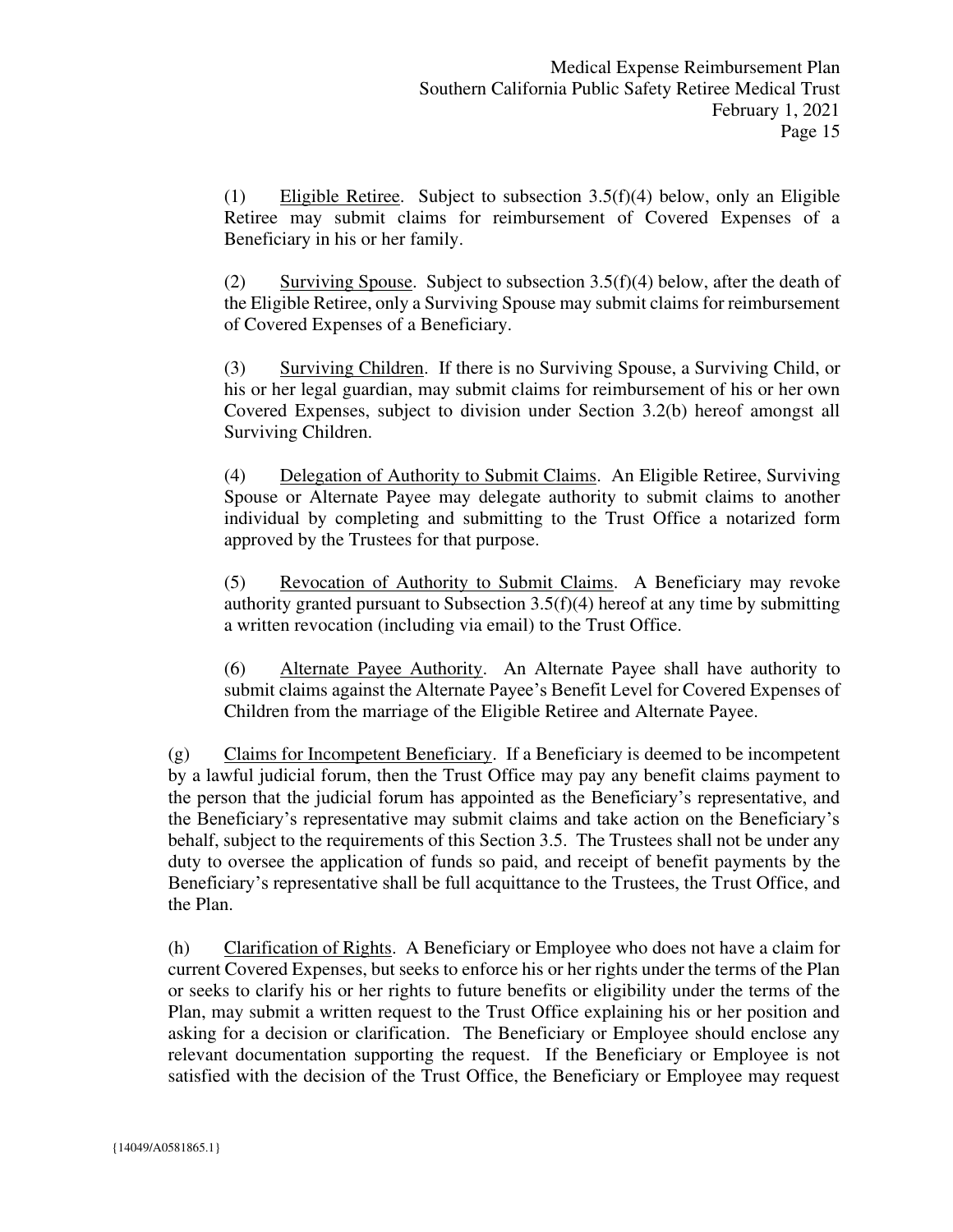an appeal of the Trust Office decision to the Board of Trustees pursuant to Section 4.3 hereof.

# <span id="page-16-0"></span>**3.6 Prohibition of Assignment and Protection from Creditors.**

(a) No Assignment or Encumbrance of Benefits. No benefit payment under this Plan shall be subject in any way to assignment, alienation, sale, transfer, pledge, attachment, garnishment, or encumbrance of any kind. Any attempt by the Employee or Beneficiary, or any other person or entity, to assign, alienate, sell, transfer, pledge, attach, garnish, or encumber the benefits or monies due from this Plan, whether for current or future benefits, shall be void. The Plan shall not honor any direct or indirect arrangement, whether revocable or irrevocable, whereby a person or entity acquires or receives from an Employee or Beneficiary any right or interest under this Plan for part or all of the Employee's or Beneficiary's current or future benefit payments. Any such arrangement shall be void under this Plan.

(b) No Assignment of Rights Under Law. Any attempt by the Employee or Beneficiary, or any other person or entity, to assign, alienate, sell, transfer, pledge, attach, garnish or encumber the Employee's or Beneficiary's rights under this Plan shall be void, including, but not limited to, the right to bring any action in court, file a lawsuit or appeal a coverage determination, the right to enforce rights or eligibility under the Plan, the right to benefits or eligibility under the Plan, the right to clarify rights to future benefits or eligibility under the Plan, and the right to request copies of Plan documents or annual reports. The Plan shall not honor any direct or indirect arrangement, whether revocable or irrevocable, whereby a person or entity acquires or receives from an Employee or Beneficiary any such right. Any such arrangement shall be void under this Plan.

(c) Protection of Benefits From Creditors. The Plan and Trust Fund are exempt from all claims from creditors or other claimants and from all orders, decrees, garnishments, executions, and legal processes or proceedings, except in connection with qualified medical child support orders or qualified domestic relations orders.

# **ARTICLE IV: CLAIM APPEAL PROCEDURES**

<span id="page-16-2"></span><span id="page-16-1"></span>**4.1 Beneficiary's Duty to Notify Trust Office of Claim**. The Beneficiary is required to notify the Trust Office of his or her claim for benefits pursuant to Article III hereof before he or she is entitled to either receive benefits under this Plan, or appeal the Trust Office's decision denying a request for benefits.

## <span id="page-16-3"></span>**4.2 Acceptance or Denial of Claims by the Trust Office.**

(a) Standard Claim Decision—Timing. The Trust Office shall consider each claim for Plan benefits and determine whether to grant or deny coverage under the Plan. Subject to Sections 4.2(b) and (c) hereof, the Trust Office shall send written notification of its decision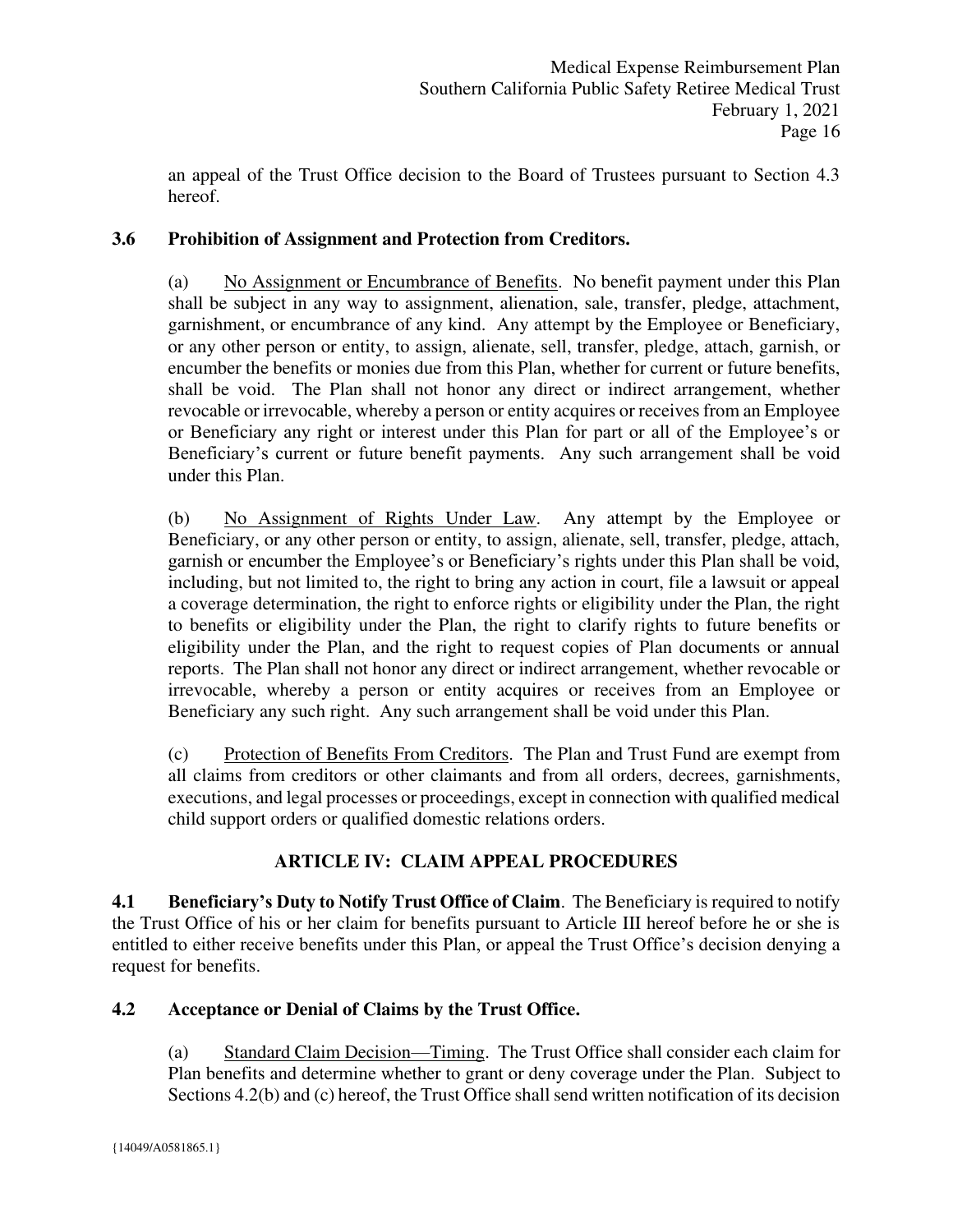to the Beneficiary not later than 30 calendar days after receipt of the Beneficiary's claim. If coverage is granted, the Beneficiary shall receive payment as stated in Section 3.5(c) hereof. If the claim is denied, in whole or in part, the Beneficiary has the right to appeal the determination, pursuant to Section 4.3 hereof and the Plan's hearing procedures, if any, available from the Trust Office.

The denial notification shall include the following information:

- (1) The specific reason(s) for such denial;
- (2) Specific reference to the Plan provisions upon which the denial is based;

(3) A statement that the Beneficiary is entitled to receive, upon request and free of charge, reasonable access to and copies of all documents, records and other information relevant to the Beneficiary's claim for benefits;

(4) An explanation of the Plan's Appeal Procedures, if any, with respect to the denial of benefits and the applicable time limits of such procedures, and a statement of the Beneficiary's right to bring an action under ERISA Section 502(a), after exhaustion of administrative procedures;

(5) A description of any additional material or information necessary for the Beneficiary to perfect the claim and an explanation of why such material or information is necessary; and

(6) A statement identifying any internal rules, guidelines, protocols, or other similar criteria relied upon in the denial, copies of which will be provided free of charge to the Beneficiary upon request.

(b) Extension of Time—Special Circumstances. If the Trustees determine that special circumstances beyond its control require an extension of time for processing the claim, written notice of the extension shall be furnished to the Beneficiary prior to the termination of the initial 30-calendar-day-period. The extension notice shall indicate the special circumstances requiring the extension of time and the date by which the Trustees expect to render a benefit determination. In no event shall such extension exceed a period of 15 calendar days from the end of the initial period (45 calendar days total).

(c) Extension of Time—Failure to Submit Information. The period for the Trustees to make a benefit determination may be extended if the Beneficiary fails to submit all necessary information to allow the Trustees to decide the claim. In such case, the period for deciding the claim is tolled from the date on which the request for additional information is sent to the Beneficiary until the date the Beneficiary provides to the Trust Office the requested information. The Beneficiary shall be allowed at least 45 calendar days from receipt of the request for additional information within which to provide the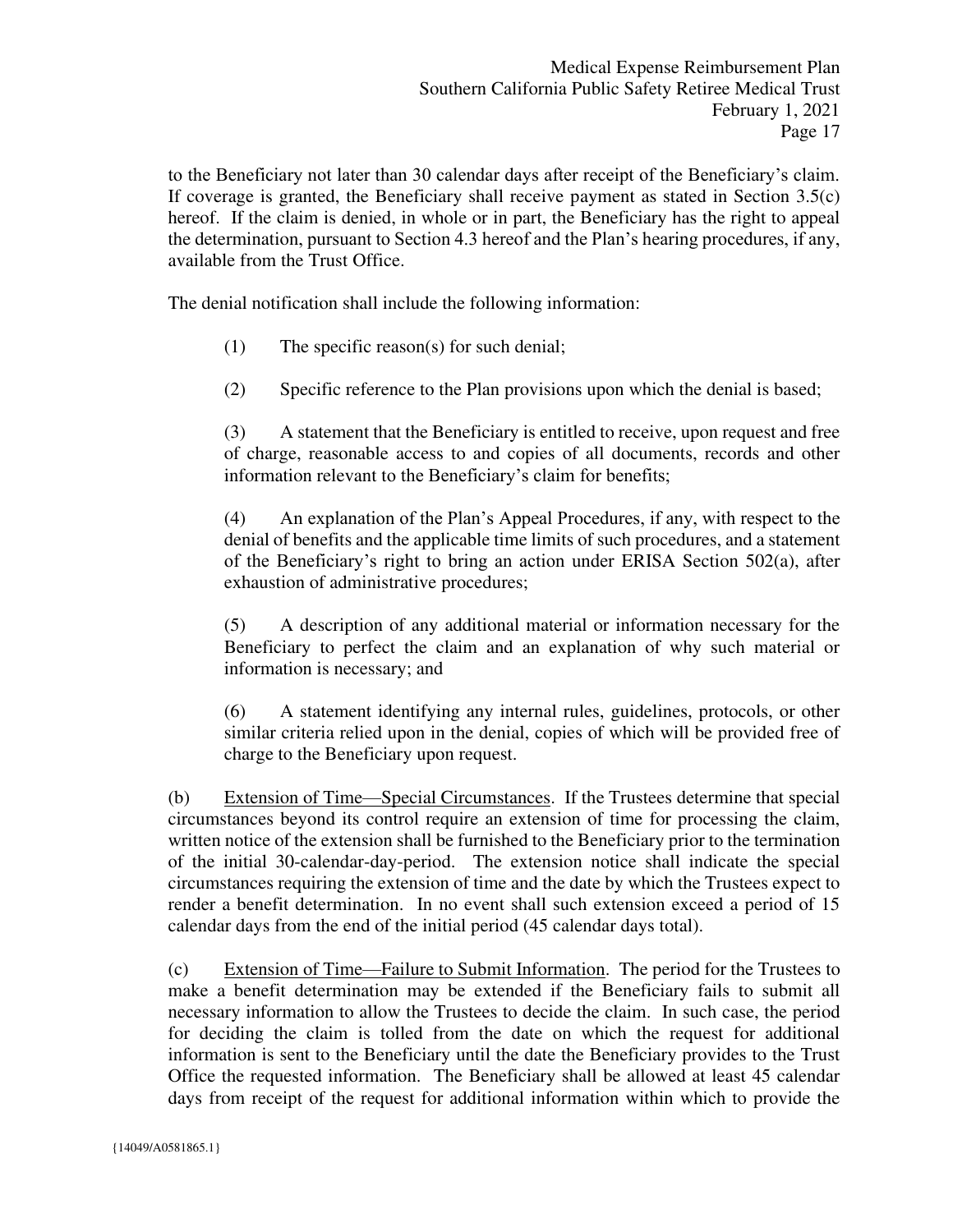information. Once the Beneficiary's response is received by the Trust Office, a determination will be made within 15 days. Nothing in this Section shall preclude the Beneficiary from voluntarily agreeing to provide the Trust Office additional time within which to make a determination on a claim.

<span id="page-18-0"></span>**4.3 Appeal Procedures.** The Trustees, Beneficiaries and any person who claims to be entitled to benefits under this Plan shall follow the provisions in this Article IV.

(a) Exclusive Procedures. The procedures specified in this Section, together with any written hearing procedures adopted by the Trustees, shall be the exclusive procedures available to a person dissatisfied with an eligibility determination, benefit claim decision or response to written request pursuant to Section 3.5(h) hereof, or to a person who is otherwise adversely affected by any action of the Trustees.

(b) Request for Hearing. Any person whose claim has been denied may appeal to the Trustees to conduct a hearing in the matter, provided that he or she requests the hearing in writing within 181 calendar days after receipt of notification of the denial of benefits or other adverse determination. The letter requesting a hearing should also indicate the reasons why the Beneficiary believes that the grounds for denial of benefits are inapplicable. The Beneficiary may request and examine documents pertinent to the denial and may submit written comments, documents, records and other information relating to the claim for benefits to the Trustees. The Beneficiary shall also be provided, upon request and free of charge, reasonable access to, and copies of, all documents, records and other information relevant to the Beneficiary's claim for benefits.

(c) Hearing Procedures. If the Beneficiary requests a hearing, the Board of Trustees shall conduct a hearing, as required by applicable law. The Trustees will review all comments, documents, records and other information submitted by the Beneficiary related to the claim, regardless of whether such information was submitted or considered in the initial determination. The Beneficiary shall be entitled to present his or her position and any evidence in support thereof at the hearing. The Beneficiary may be represented by an attorney or any other representative of his or her choosing at the Beneficiary's expense.

(d) Decision After Appeal Hearing. On the appeal, the Trustees shall issue a written decision either affirming, modifying or setting aside the former decision. Any notification of a denial of benefits shall be in writing and include the following information:

(1) The specific reason(s) for such denial;

(2) Reference to the specific Plan provisions, or internal rules, guidelines, protocols, or similar criteria, upon which the denial is based, and a statement that a copy will be provided free of charge to the claimant upon request;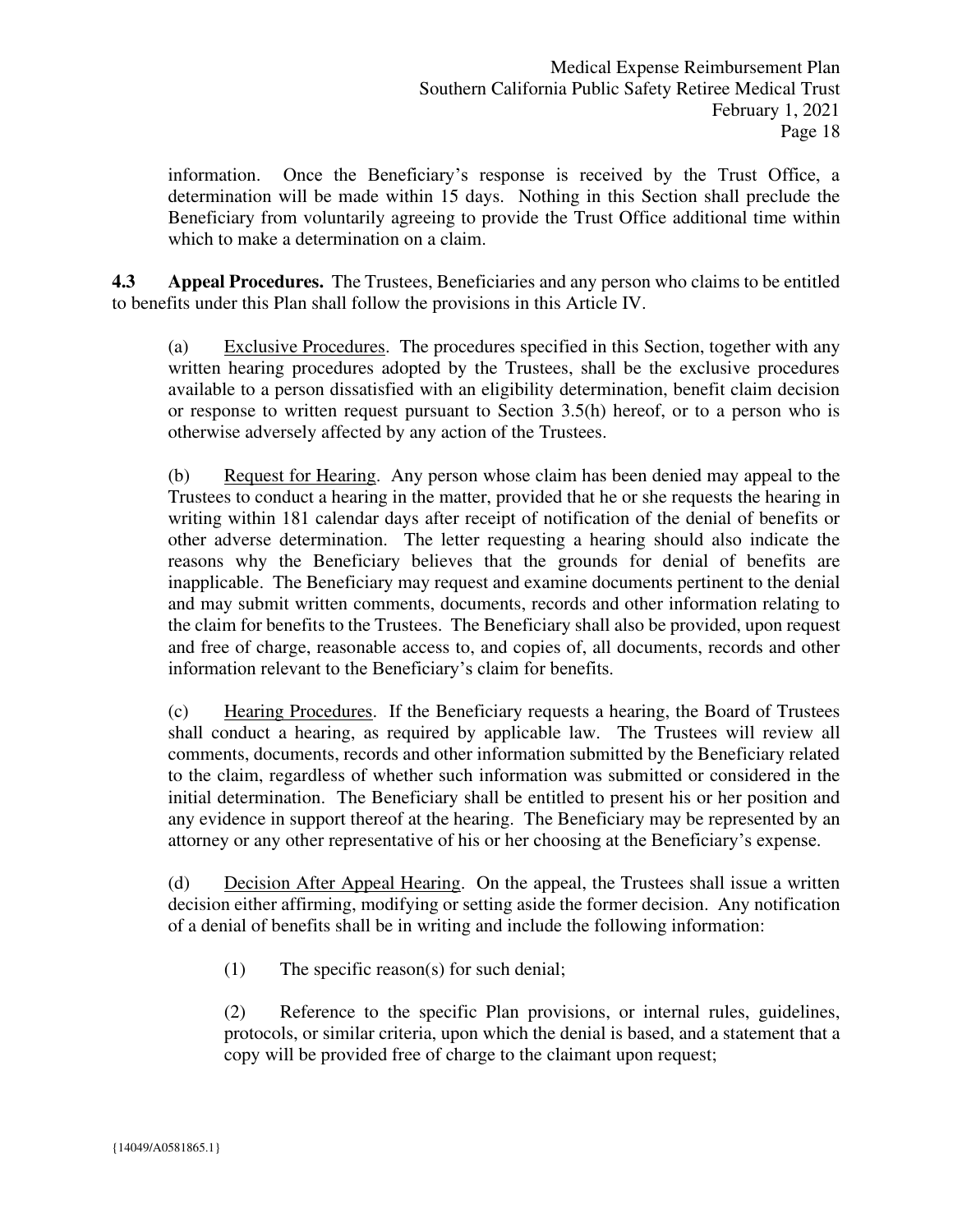(3) A statement that the Beneficiary is entitled to receive, upon request and free of charge, reasonable access to and copies of all documents, records and other information relevant to the Beneficiary's claim for benefits;

(4) An explanation of the Beneficiary's right to bring an action in federal court under ERISA Section 502(a), after exhaustion of the Plan's administrative procedures; and

(5) A statement that the Beneficiary may have other voluntary alternative dispute resolution options available, such as mediation; and that one way to find out would be to contact his or her local U.S. Department of Labor Office.

## <span id="page-19-0"></span>**4.4. Right to Court Review; Time Limit to Bring Lawsuit.**

(a) Exhaustion of Internal Appeal Procedures. An Employee or Beneficiary who is dissatisfied with an eligibility determination, benefit award or response to written request, pursuant to Section 3.5(h) hereof, must first exhaust the procedures in this Article IV before bringing an action in court.

(b) Limitation Period for Filing a Lawsuit Against the Trust for Benefit Payments. A Beneficiary has the right to bring action in federal court, pursuant to ERISA Section 502(a), no later than one year after the exhaustion of administrative remedies, which means the date of the written decision by the Board of Trustees on an appeal of a denied benefit claim, or other complaint described in Section 3.5(h).

## **ARTICLE V: MISCELLANEOUS**

<span id="page-19-2"></span><span id="page-19-1"></span>**5.1 Limitation of Rights**. Neither the establishment of the Plan and the Trust, nor any modifications thereof, nor the creation of any fund or account, nor the payment of any benefits, shall be construed as giving any Beneficiary or other person any legal or equitable right of action, or any recourse against any Association or its employees, the Trust or its employees, the Trust Office or the Trustees, except as provided in this Plan and the Trust Agreement.

<span id="page-19-3"></span>**5.2 Applicable Laws and Regulations**. Reference in this Plan to any particular sections of a federal statute shall include any regulation pertinent to such sections and any subsequent amendments to such sections or regulations. This Plan and the Fund are governed by ERISA, 29 U.S.C. § 1001, et seq.

<span id="page-19-4"></span>**5.3** Confidentiality. It is agreed and understood that each Beneficiary who applies for benefits under this Plan is entitled to the same rights and consideration, including the right of confidentiality, and the Trustees shall not be required to nor shall they reveal to any other persons, including the Association, its officers, agents or employees, any matters revealed to them in confidence by such Beneficiary in the course of his or her application for benefits, except to the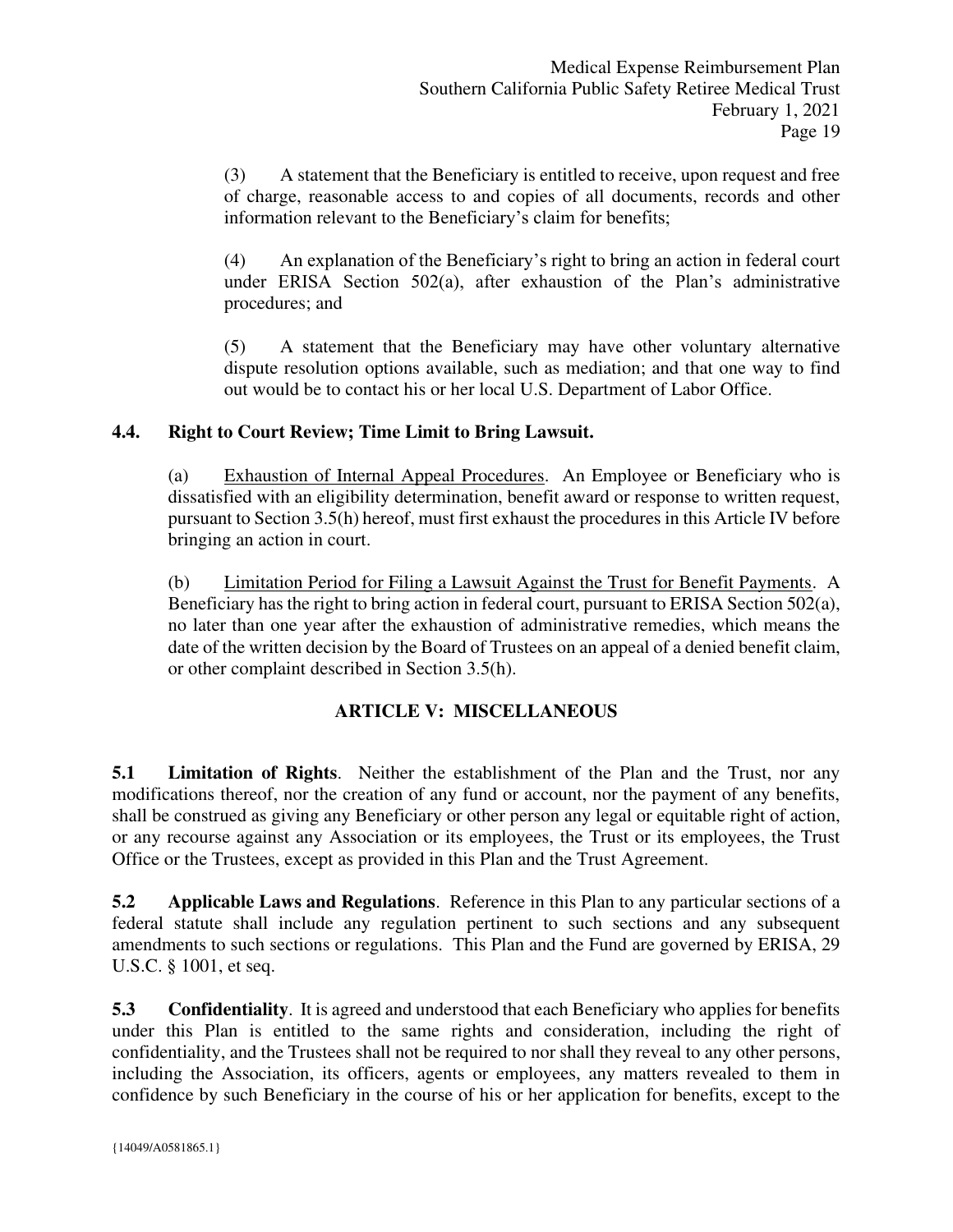extent required by law. This Plan is subject to the federal Health Insurance Portability and Accountability Act of 1996 ("HIPAA"), which imposes specific restrictions on the use and disclosure of protected health information. The Trustees have adopted a HIPAA Privacy Policy and procedures, which are available upon request to the Trust Office.

<span id="page-20-0"></span>**5.4 Trustee Authority**. The Trustees shall have authority and broad discretion to determine eligibility for benefits, to interpret and apply the provisions of this Trust and Plan, or of the benefit plans, or of their own motions, resolutions, and administrative rules and regulations, or of any contract, instruments, or writings they may have entered into or adopted. The Trustees' decision shall be binding and conclusive.

<span id="page-20-1"></span>**5.5 Divorce Court Orders: QDRO and QMCSO Review Costs and Procedures**. The Trustees shall adopt reasonable procedures for accepting, evaluating, approving, and administering QDROs and QMCSOs. The Trust reserves the right to deduct the reasonable costs associated with reviewing and implementing a QDRO or a QMCSO from the benefits payable to the Eligible Retiree or Beneficiary, according to rules set by the Trustees.

<span id="page-20-2"></span>**5.6 Missing Participant Policies and Procedures.** The Trustees shall establish policies and procedures for searching for Missing Participants and shall transmit those policies and procedures to the Trust Office.

(a) Employee/Beneficiary Duty to Update Contact Information. Each Employee and Beneficiary in this Plan has the duty to inform the Trust Office of changes in his or her contact information, including, but not limited to, home address (or post office box), phone number (cell phone number if available), and email address.

(b) Missing Information Fee Charged to Missing Participant. If the Trust incurs costs to search for a Missing Participant, the Trustees shall have the right to establish and charge a reasonable Missing Information Fee to the Missing Participant, which may be deducted from the Missing Participant's future monthly benefits.

# **ARTICLE VI: AMENDMENTS AND TERMINATION**

<span id="page-20-3"></span> Trust resources for payment of benefits consist of Contributions required by the current MOU, assets held in the Trust, and investment returns of the Trust investments. All benefits are paid from Trust assets, and the Plan's obligation to make any benefit payment shall be limited by amounts held in the Trust and the financial stability of the Plan at the time of the payment. In order that the Board of Trustees may carry out its obligation to maintain, within the limits of Trust resources and applicable law, a Plan dedicated to providing the maximum possible benefits for all Beneficiaries, the Trustees expressly reserve the right, in their sole discretion, at any time and from time to time, provided that such action does not violate federal discrimination laws:

(a) to adjust the Benefit Amounts;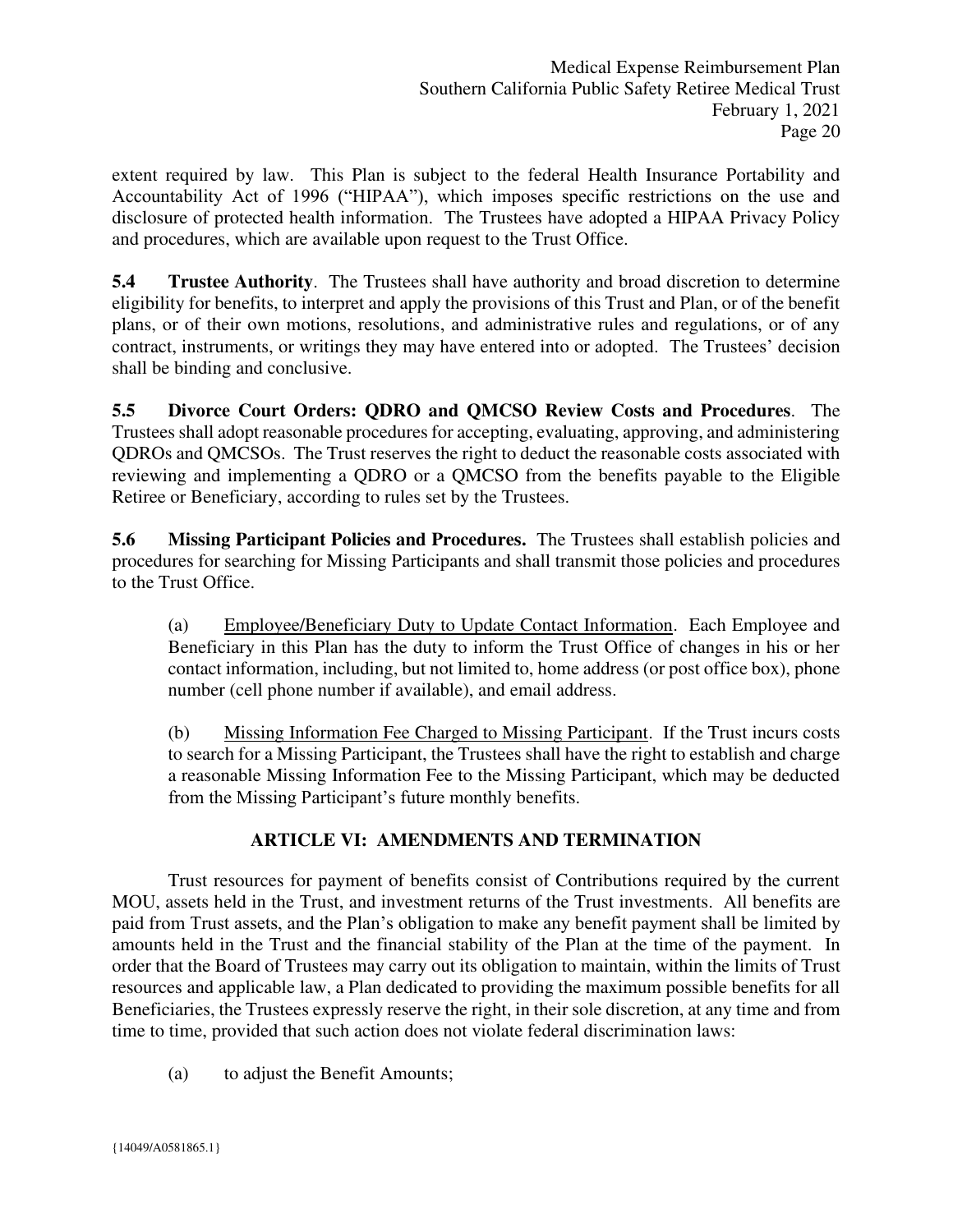- (b) to amend or rescind any provision of this Plan; or
- (c) to terminate the Plan.

Any such changes may apply to some or all current and/or future Beneficiaries, as determined by the Board of Trustees. Amendments shall be made by action of the Board of Trustees pursuant to Article IV of the Trust Agreement.

Adopted by the Board of Trustees this 19<sup>th</sup> day of February 2021, and effective February 1, 2021.

## For the **BOARD OF TRUSTEES, SOUTHERN CALIFORNIA PUBLIC SAFETY RETIREE MEDICAL TRUST**

**\_\_\_\_\_\_\_\_\_\_\_\_\_\_\_\_\_\_\_\_\_\_\_\_\_\_\_\_\_\_ \_\_\_\_\_\_\_\_\_\_\_\_\_\_\_\_\_\_\_\_\_\_\_\_\_\_\_\_\_\_** 

TrusteeTrustee **\_\_\_\_\_\_\_\_\_\_\_\_\_\_\_\_\_\_\_\_\_\_\_\_\_\_\_\_\_\_ \_\_\_\_\_\_\_\_\_\_\_\_\_\_\_\_\_\_\_\_\_\_\_\_\_\_\_\_\_\_**  Debbie Gomez **Robert Torrance** 

Print Name **Print name**